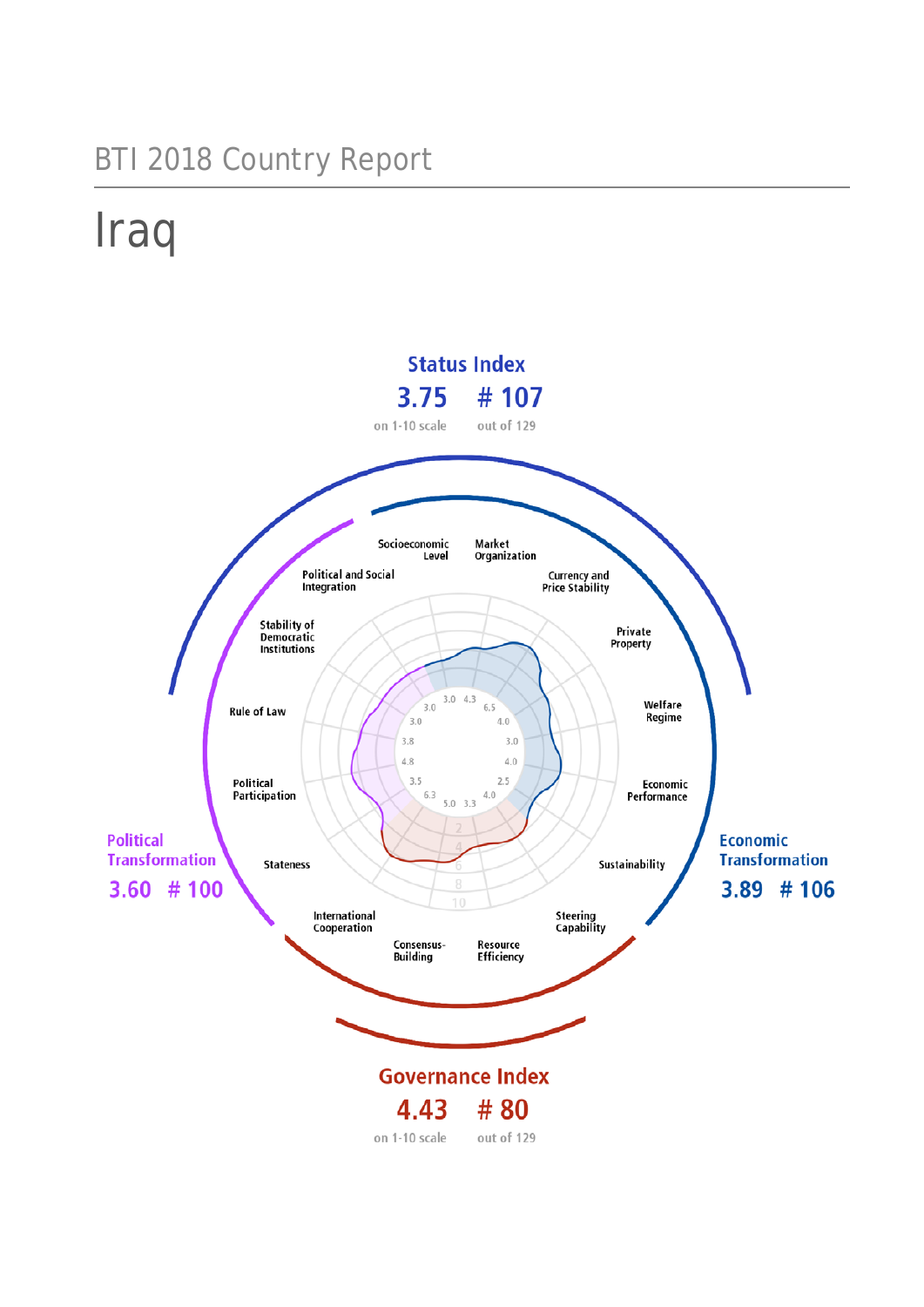This report is part of the **Bertelsmann Stiftung's Transformation Index (BTI) 2018**. It covers the period from February 1, 2015 to January 31, 2017. The BTI assesses the transformation toward democracy and a market economy as well as the quality of political management in 129 countries. More on the BTI at [http://www.bti-project.org.](http://www.bti-project.org/)

Please cite as follows: Bertelsmann Stiftung, BTI 2018 Country Report — Iraq. Gütersloh: Bertelsmann Stiftung, 2018.

This work is licensed under a [Creative Commons Attribution 4.0 International License.](http://creativecommons.org/licenses/by/4.0/)

#### **Contact**

Bertelsmann Stiftung Carl-Bertelsmann-Strasse 256 33111 Gütersloh **Germany** 

**Sabine Donner** Phone +49 5241 81 81501 sabine.donner@bertelsmann-stiftung.de

**Hauke Hartmann** Phone +49 5241 81 81389 hauke.hartmann@bertelsmann-stiftung.de

**Robert Schwarz** Phone +49 5241 81 81402 robert.schwarz@bertelsmann-stiftung.de

**Sabine Steinkamp** Phone +49 5241 81 81507 sabine.steinkamp@bertelsmann-stiftung.de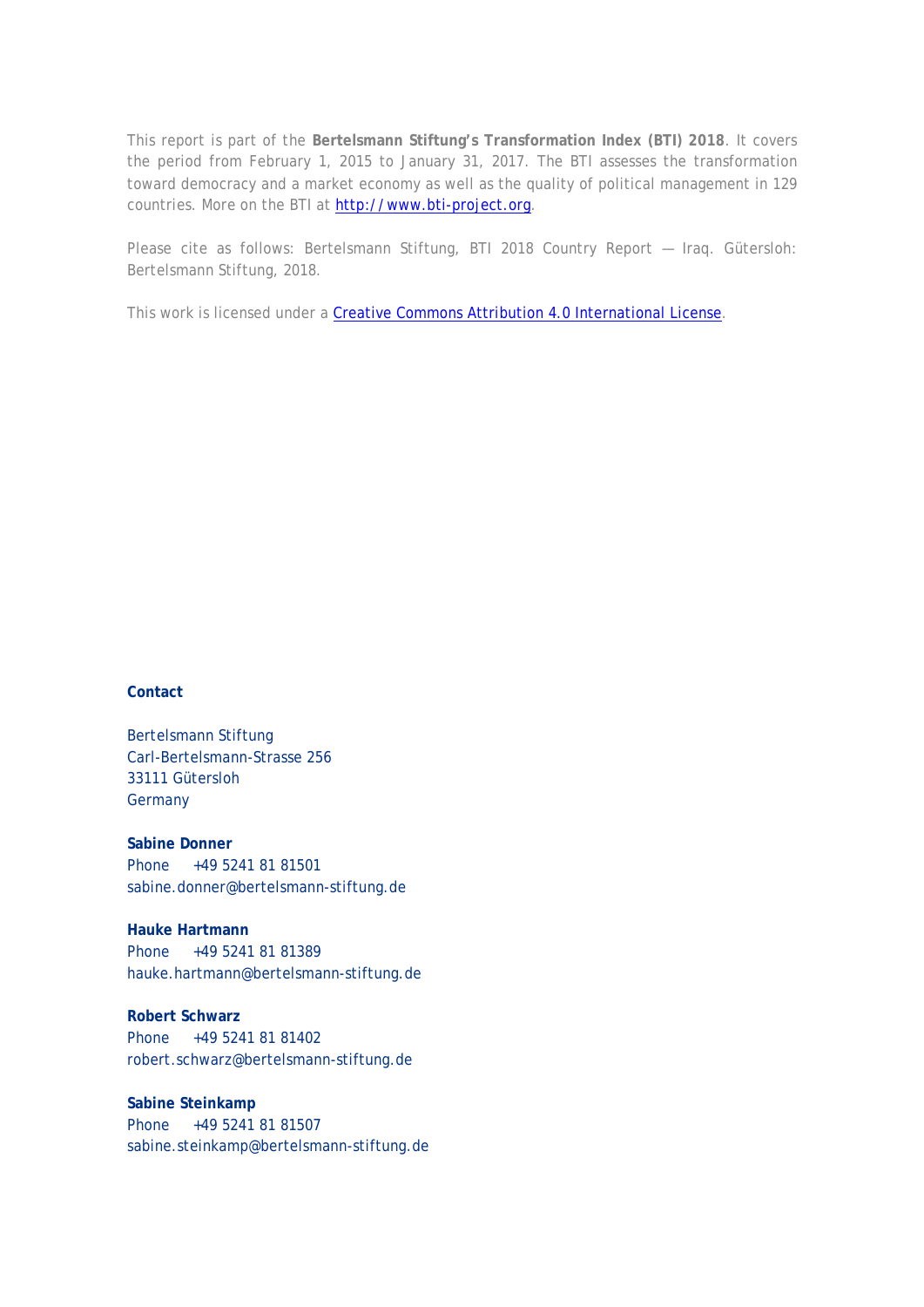#### **Key Indicators**

| Population<br>M          |        | 37.2 | HDI.                           |       | GDP p.c., PPP $$$            | 17354 |
|--------------------------|--------|------|--------------------------------|-------|------------------------------|-------|
| Pop. growth <sup>1</sup> | % p.a. | 3.0  | HDI rank of 188                | 121   | Gini Index                   | 29.5  |
| Life expectancy          | vears  | 69.6 | UN Education Index             | 0.519 | Poverty <sup>3</sup><br>$\%$ | 17.9  |
| Urban population %       |        | 69.6 | Gender inequality <sup>2</sup> | 0.525 | Aid per capita $\$$          | 41.1  |
|                          |        |      |                                |       |                              |       |

Sources (as of October 2017): The World Bank, World Development Indicators 2017 | UNDP, Human Development Report 2016. Footnotes: (1) Average annual growth rate. (2) Gender Inequality Index (GII). (3) Percentage of population living on less than \$3.20 a day at 2011 international prices.

# Executive Summary

The political process in Iraq is undergoing change. The country still suffers from the repercussions of U.S. Provisional Coalition Administrator Paul Bremer's entrenchment of sectarian cleavages in the constitution and the sectarian policies of former Prime Minister Nouri al-Maliki. The dramatic Islamic State (IS) group insurgency and takeover of large swathes of land and a number of key cities has dominated the political agenda in Iraq since 2014. The insurgency has led to a breakdown of the Iraqi security forces, which forced Prime Minister al-Abadi to increasingly rely on Shi'ite militias. At the same time, the Kurdistan Regional Government (KRG) has paused its push for an independent state until IS is defeated. Although the Kurds and the central government have agreed on an oil-sharing agreement, the legitimacy of the federal government remains questioned in Iraqi Kurdistan.

Prime Minister Haider al-Abadi, in office since 8 September 2014, has attempted to implement a more inclusive style of government and to reach across sectarian lines, but his ability to do so has been limited as he simultaneously struggles for influence with al-Maliki as well as Muqtada al-Sadr, leader of the influential Sadr movement. Most importantly a substantive reform and restructuring of the security forces have been stalled.

Citizens' rights violations have soared since 2013. Government forces, al-Hashd al-Sha'bi, and IS fighters carried out attacks which targeted or at least indiscriminately harmed civilians. IS has been particularly threatening toward religious and ethnic minorities in Iraqi territories under its control. As Iraqi forces increasingly retake IS-held territories, it remains unclear who should administer these areas and provide security in the future.

In addition to this, the number of internally displaced people (IDPs) and refugees surged; more than three million people have been internally displaced since the beginning of 2014. In Mosul alone, another 200,000 residents have been displaced. The IDPs and refugee issue will remain one of the major contributors to instability in the country.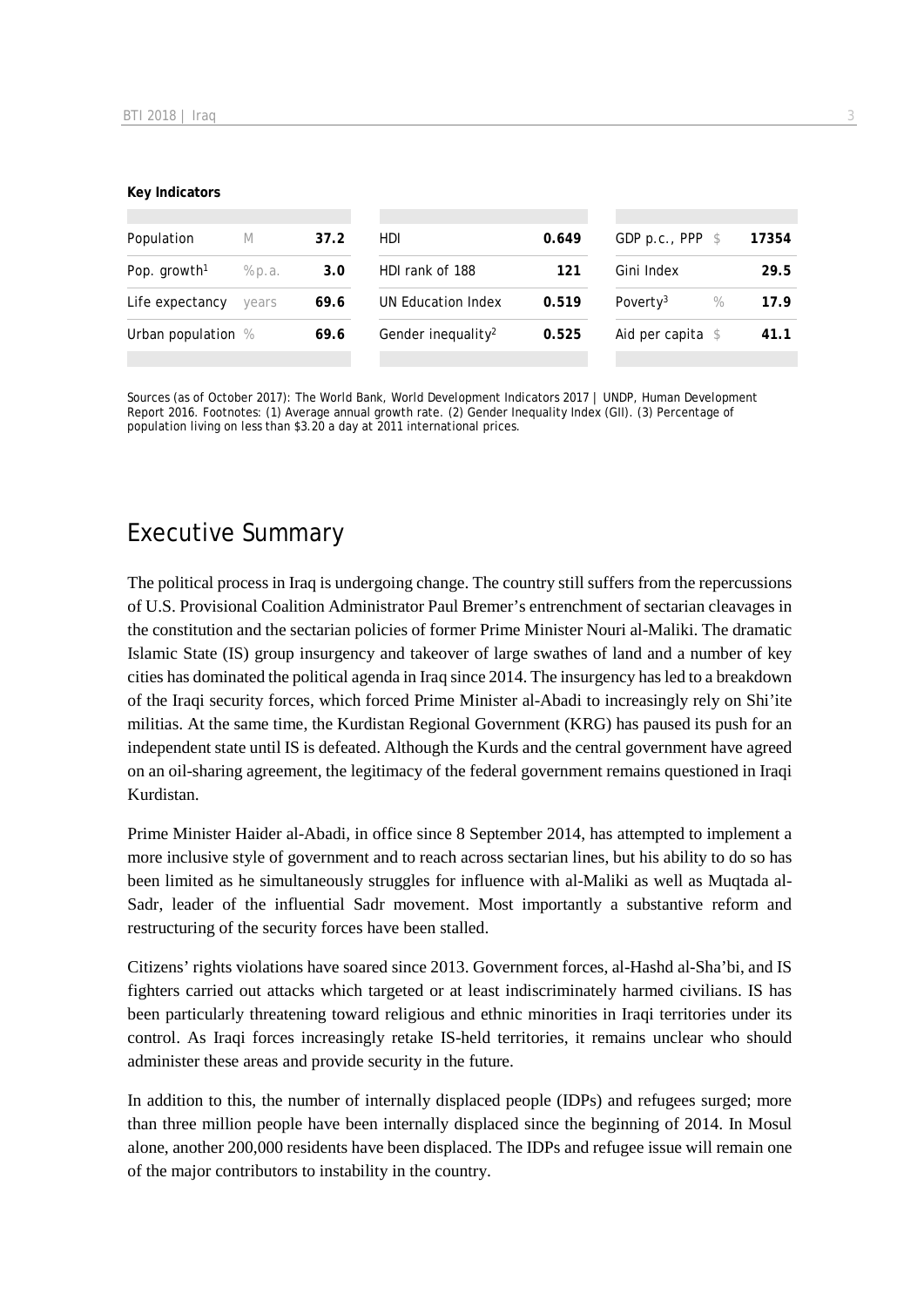Economically, Iraq remains highly dependent on its oil sector. A huge increase in government spending – due to the rise of military expenses in order to fight IS – and a sharp decline in world oil prices since the second half of 2014 are the proximate causes of Iraq's current economic problem. However, its roots lie in recent financial mismanagement. In spite of this, the Iraqi economy is expected to recover from a low base in 2017 due to the slight increase in global oil prices and the implementation of the IMF program. On 7 December 2016, the Iraqi parliament approved the 2017 budget, which predicted a deficit of \$19 billion. The population is still suffering from poor services, especially in areas under IS control, and high unemployment rates. Investment and private business are hampered by security concerns, outdated legislation, widespread corruption, and crumbling infrastructure.

# History and Characteristics of Transformation

After the monarchy's overthrow and the establishment of the Iraqi Republic in 1958, a number of modernizing reforms were introduced, such as the progressive personal status code of 1959. In July 1968, the military wing of the Ba'th Party overthrew President Abdel Rahman Arif and seized power. The deputy president at that time, Saddam Hussein, used his control over the party and its security apparatus to seize power in 1979 and became president of the republic. The rise in oil prices channeled significant returns that strengthened the regime's ability to shower patronage on selected population groups. Indeed, Hussein's dual strategy of redistribution of privileges to loyalists and repression of opponents proved successful, given the regime's resilience to external shocks: the war with Iran (1980 – 1988), defeat by an international coalition in the 1991 Gulf War, and the embargo imposed by the United Nations between 1991 and 2003.

The fate of the country changed with the removal of the regime by an Anglo-American coalition in March 2003. Plans for rapid handover of power to Iraqis turned into a longer-term U.S. takeover. This shift was exemplified by the first three orders that U.S. administrator Paul Bremer issued after he became head of the Coalition Provisional Authority (CPA) in May 2003: to designate the CPA as an occupying authority, to ban senior Ba'th Party members from public posts, and to dissolve Iraq's army and security forces. The CPA managed to stabilize Iraq financially by paying salaries, establishing the new Iraqi dinar and re-launching the banking system. Yet the collapse of state coercive and administrative capacities, and the coalition's inability to reconstruct them, lies at the heart of Iraq's chaos after 2003. An Iraqi interim government replaced the CPA on 28 June 2004, but its operation under occupation prevented it from being accepted as a representative body.

Elections for an interim parliament took place in January 2005, although most Sunni Arabs chose to boycott the vote. This boycott led to the marginalization of Sunnis in the process of drafting the new constitution. Its final version was endorsed in a referendum in October 2005, despite adamant opposition from the Sunni Arab community. This set the stage for the December 2005 elections in which Iraqis chose their first parliament and established their first constitutional government. The elections institutionalized sectarian dynamics, given the parties' organization into ethnosectarian blocs to maximize their electoral power. Ethnicity and sect were used to mobilize citizens for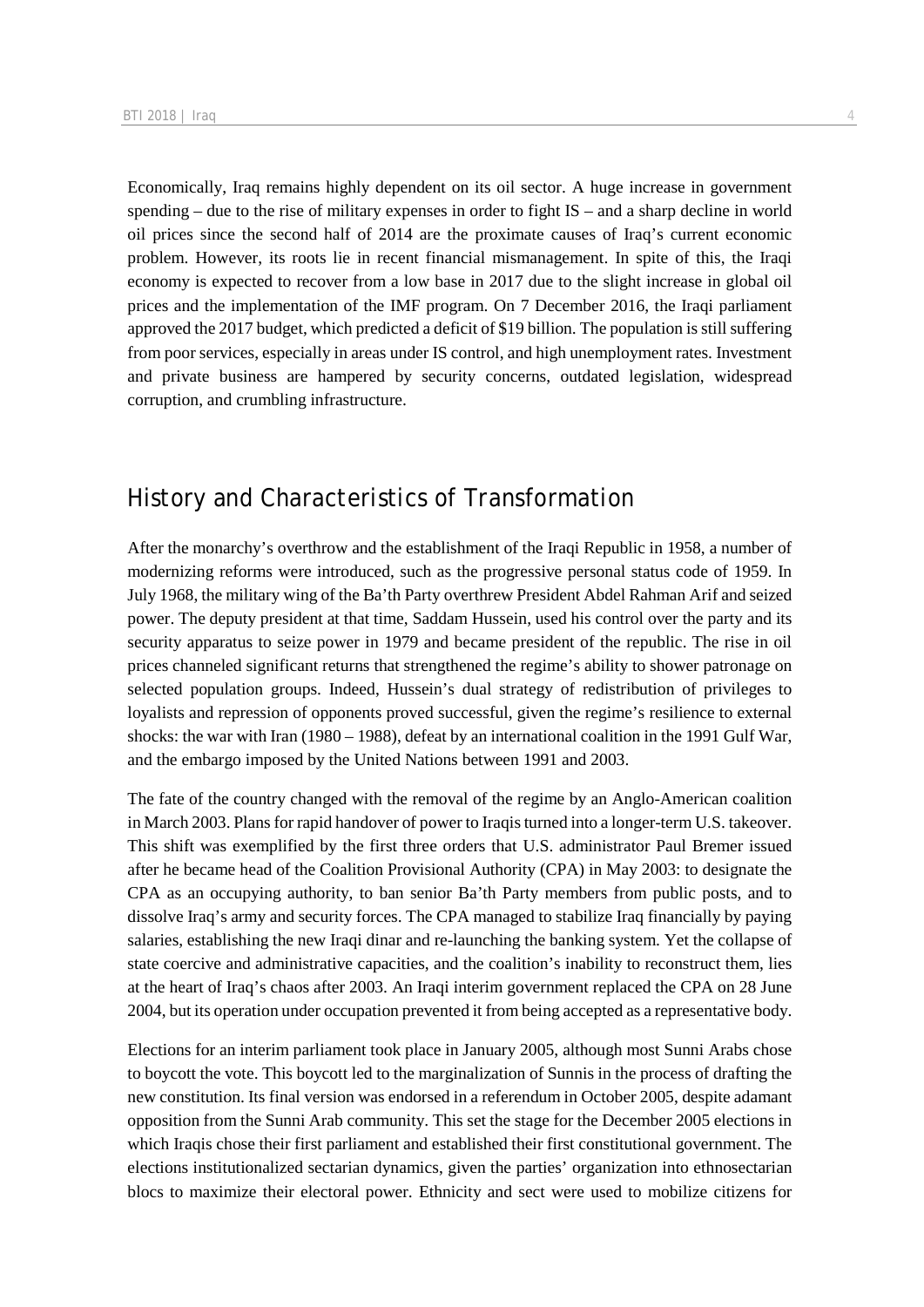voting purposes. Following the destruction of the al-Askari mosque in Samarra in a terrorist attack in February 2006, the country descended into a full-fledged civil war between the Sunnis and the Shi'ites. As a result, millions of Iraqis were displaced; thousands were murdered.

In 2007 and 2008, a period of relative stability prevailed due to the adoption of a viable counterinsurgency strategy and the mobilization of Sunni Arab "Awakening Councils" (majalis al-sahwa) in the fight against al-Qaeda and its affiliated groups. Following the 2010 elections, Prime Minister Nouri al-Maliki further consolidated power, at the cost of plunging the country into a real stalemate with his authoritarian drift. This sparked demonstrations in Sunni areas against the government in December 2012. Demonstrations were met with force and 50 protestors were killed in the Hawija district of West Kirkuk province in April 2013, and government forces demolished the Sunni protest encampment in Ramadi in December. The army's harsh response to these peaceful sit-in camps pushed protestors to organize militarily and thus gave various Sunni insurgent groups, most importantly the current dominant group IS, a basis for action. This eventually resulted in the occupation of large sections of territory.

Iraq is a rentier state. Its economy has been dominated by the oil sector, which historically has generated more than 99% of export earnings and 80% of foreign exchange earnings. In contrast, agricultural productivity has continuously declined. The heavy burden of the war with Iran, plus the 1990 U.N. embargo, brought Iraq's economic self-reliance almost to a halt. With the fall of Saddam Hussein's regime in 2003, the trend in Iraq has been toward decentralization and the deepening of a market economy. Yet, the private sector remains relatively small, does not contribute significantly to income generation and fails to absorb and contain unemployment.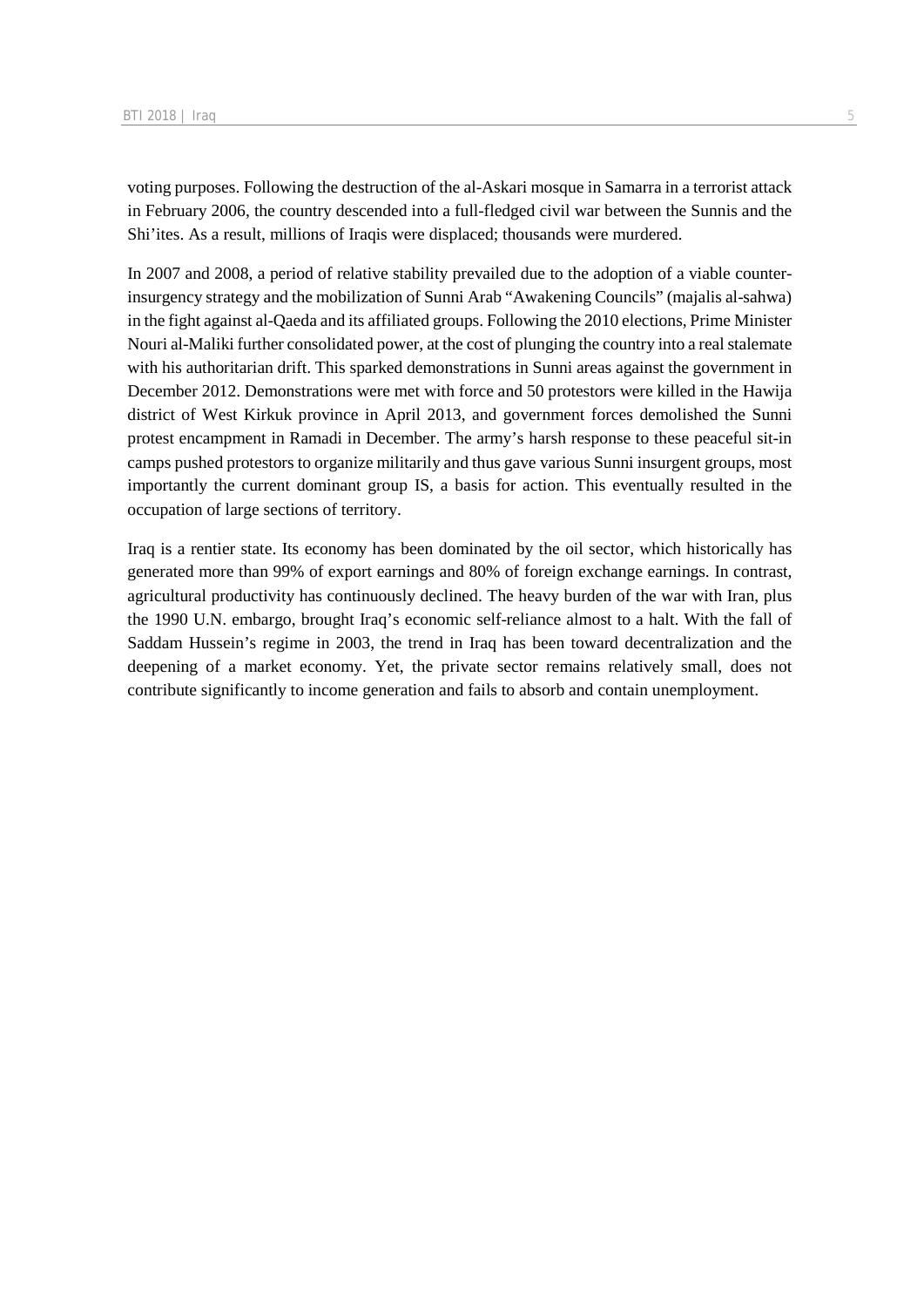The BTI combines text analysis and numerical assessments. The score for each question is provided below its respective title. The scale ranges from 1 (worst) to 10 (best).

# Transformation Status

# I. Political Transformation

#### **1 | Stateness**

Following a coordinated offensive by the government, allied militias and the Kurdish Peshmerga, IS continues to control substantial territory in its "Islamic Caliphate," including parts of Mosul, though it is losing ground. For instance, the forces managed to retake the University of Mosul from IS in January 2017.

Prime Minister Haider al-Abadi has been pushing for security sector reform to rebuild the Iraqi security apparatus. He decided to integrate the Nineveh Guards (previously known as the National Mobilization Force), a predominantly Sunni militia, into al-Hashd, (i.e., the People's Mobilization Forces). However, several Sunni blocs were opposed to the al-Hashd due to the atrocities committed against Sunni civilians. Therefore, the Shi'ite National Alliance has been trying to pass the "al-Hashd legal immunity" bill in order to protect the militia forces from prosecution. The Sadrist Movement strongly advocates an amnesty law for military and police personnel who abandoned their posts in Mosul, expected to be implemented in 2017. The decision was taken in response to the operations launched to liberate Mosul from IS control.

Both the army and the police continue to reflect Iraq's fractured polity and lack of cohesion. The dismantling of the Iraqi army after 2003 and Maliki's policy aimed at asserting his personal control through clientelistic networks within the security apparatus – even going so far as to create new bodies accountable only to him – have led to the current security forces' crisis. The legalization of al-Hashd seems to indicate a continuation of these policies under al-Abadi and a limited will for farreaching reform and restructuring.

Various local militias dominate the scene. Most importantly, the Peshmergas hold de facto control over the three Kurdish-Iraqi provinces and act as the army of the KRG. The exact standing of the Peshmerga within the Iraqi army is still disputed between the federal government and KRG. While the former insists the Peshmerga is under central command, the latter insists they are under Kurdish control and are deployed

#### **Question** Score

Monopoly on the use of force 4 $\frac{18}{10}$  10  $06$ 

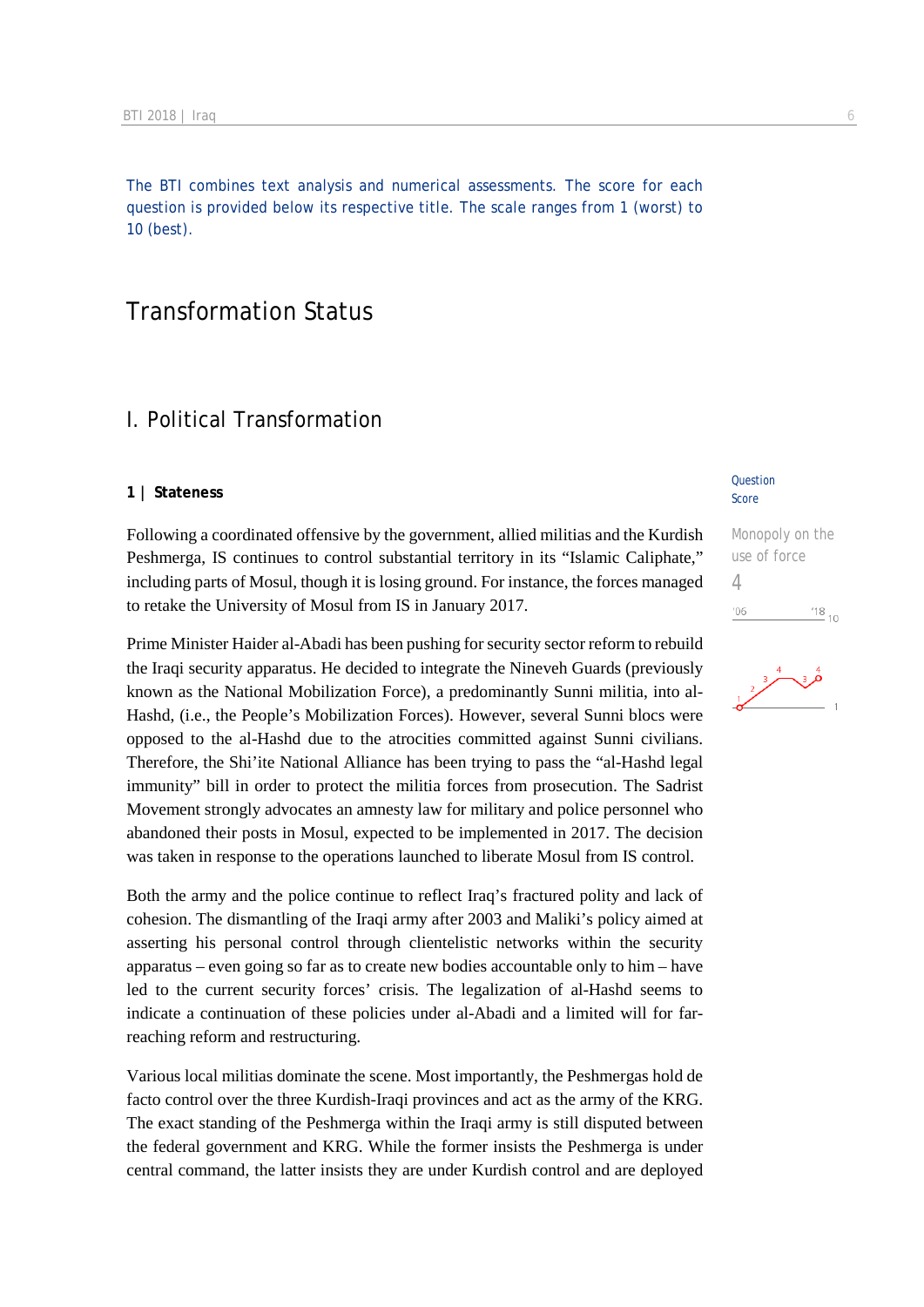only within KRG borders. Fighters of the Kurdistan Workers' Party (Partiya Karkerên Kurdistanê, PKK) have been active against IS in the Sinjar mountains.

Jamal Al Ibrahimi, leader of the Hezbollah Brigades, one of the main militias in Iraq and designated as a terrorist organization in 2009, is also deputy chairman of the al-Hashd al-sha'bi (People's Mobilization Forces, PMF), which comprises some 40 mainly Shi'ite militias. Since the Iraqi parliament legalized al-Hashd as a state's entity, the militia fighters will have salaries and pensions like their counterparts in the police and the military. In August 2016, several militia leaders met in Beirut with Canadian, European and Australian diplomats in an attempt to gain international recognition.

From abroad, Iran's influence has skyrocketed, as it has sent military advisers and troops to Iraq to fight IS, conducted air strikes, and armed and funded some of the Shi'ite militias which have joined the PMF. Iran's influence further increased in 2016 after al-Hashd's successful military campaign against IS in Anbar province.

Since August 2014, a U.S.-led coalition has been conducting air strikes against IS. By September 2016, former President Obama had sanctioned the deployment of 600 troops to support the Iraqi forces in their fight to retake Mosul.

Since the establishment of sectarian politics, Sunnis feel marginalized. According to the ArabTrans project of the University of Aberdeen, only 50.9% of the Sunnis identified themselves as Iraqi in 2014. Protests have been portrayed by the authorities as "Sunni protests," despite the fact that some of their demands reflected common grievances among Iraqis (such as security and services). IS militants took advantage of Sunni frustration when conquering northern and western Iraq. At the beginning of its insurgency, IS was backed by other local Sunni armed groups seeking to topple al-Maliki. In fact, almost 25% of Sunnis remain supportive of IS, while their support of the central government appears low. As a result, Prime Minister al-Abadi appointed Khaled al-Obeidi as Defense Minister in 2014, in an effort to increase Sunni representation in the government.

The sense of shared Iraqi identity also declined among the Kurds. The IS offensive gave the Kurds the opportunity to take control of long-desired parts of northern Iraq (the contested areas that are included in article 140 of the constitution). The unprecedented tension between Baghdad and Erbil erupted midway through June 2014 when the Peshmergas seized Kirkuk and its nearby oil fields. Relations between Baghdad and Erbil improved after an agreement on sharing oil revenues was reached in December 2014. Nevertheless, in early 2017, KRG President Barzani reiterated his intention of holding a referendum on Kurdish independence.

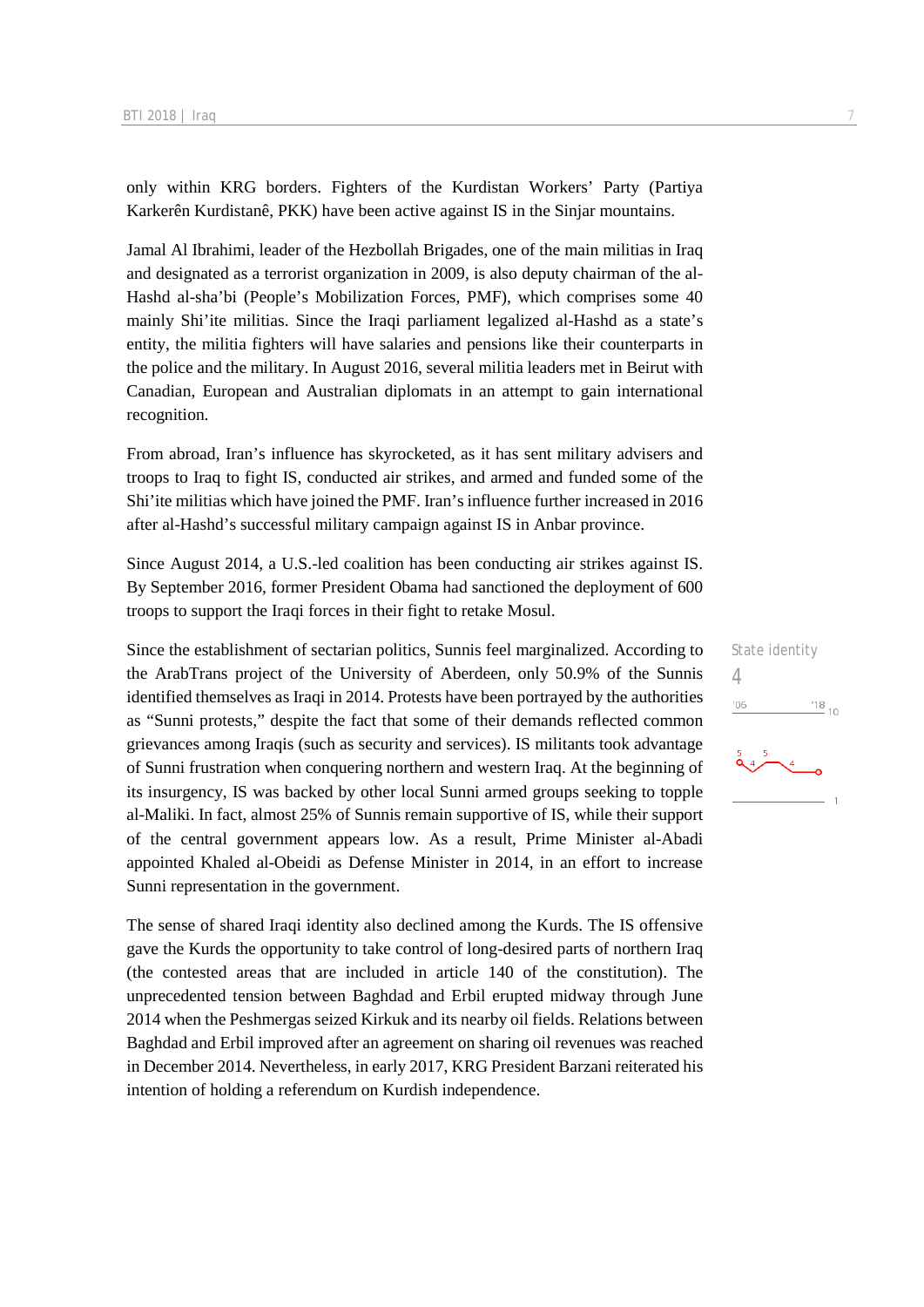Islam is the official religion of the state according to the constitution's article 2, and no law can be passed that contradicts the established provisions of Islam and the principles of democracy. The Federal Supreme Court Act, currently under discussion, would place four Islamic scholars on the Supreme Court. Should this pass, the influence of religious dogma on policy could increase substantially, especially if these Islamic scholars should get a veto on decision relating to Islamic law.

For now, given the constitution's sometimes vague articulation, the religious and secular minded parliamentarians will impact the interpretation of these provisions. Article 41 of the constitution, for example, vaguely stipulates that Iraqis are free to choose their personal status courts according to their religions, beliefs and sectarian affiliation, which could mean that religious actors could gain the upper hand, and religious personal status courts might be established for the various sects, replacing the existing state personal status courts. This would further deepen sectarian rifts.

Heated debates that have emerged over the Ja'afari Personal Status Law not only reflect disagreement on family-related matters and women's rights, but also a broader struggle over how to define the relationship between religion and state.

Following the abolition of the Ministry of Religious Endowments in 2003, the prime minister's office oversees three distinct endowments, one for Shi'ites, one for Sunnis, and one for Christians and other religions. They receive state funding, and the private flow of funds to the endowments was liberalized. Due to abundant funding, the Shi'ite endowment, in particular, has emerged as a powerful religious and political actor with regional connections.

In practice, Iraq's civil and criminal courts are often avoided by parts of the population, who, depending on social class and financial means, resort to tribal or religious figures for the settlement of disputes and private matters. Lately, in areas under IS control, Shariah courts have been established and security agencies (including the infamous religious "Hisbah" police) patrol the streets to ensure that the group's harsh interpretation of Islamic law is enforced.

Despite his prior announcement to retire from politics in 2014, Muqtada al-Sadr continues to be the most influential Shia cleric in Iraq, and still wields strong influence on Iraqi politics.

The delivery of basic services remains weak all over Iraq. In territories under IS control, services are even more poorly provided (water, electricity, fuel and medicine are in low supply). The state administration has still not managed to restore consistent electric power generation, so the population struggles with persistent shortages. Large parts of the Iraqi population are not connected to sewer systems and lack adequate water supplies.

The targeted killings of academics and professionals and the massive displacement of the educated middle classes have deprived the country of valuable human

3  $\frac{18}{10}$  10  $'06$ 

No interference of religious dogmas

Basic administration 3 $^{18}_{-10}$  $106$ 

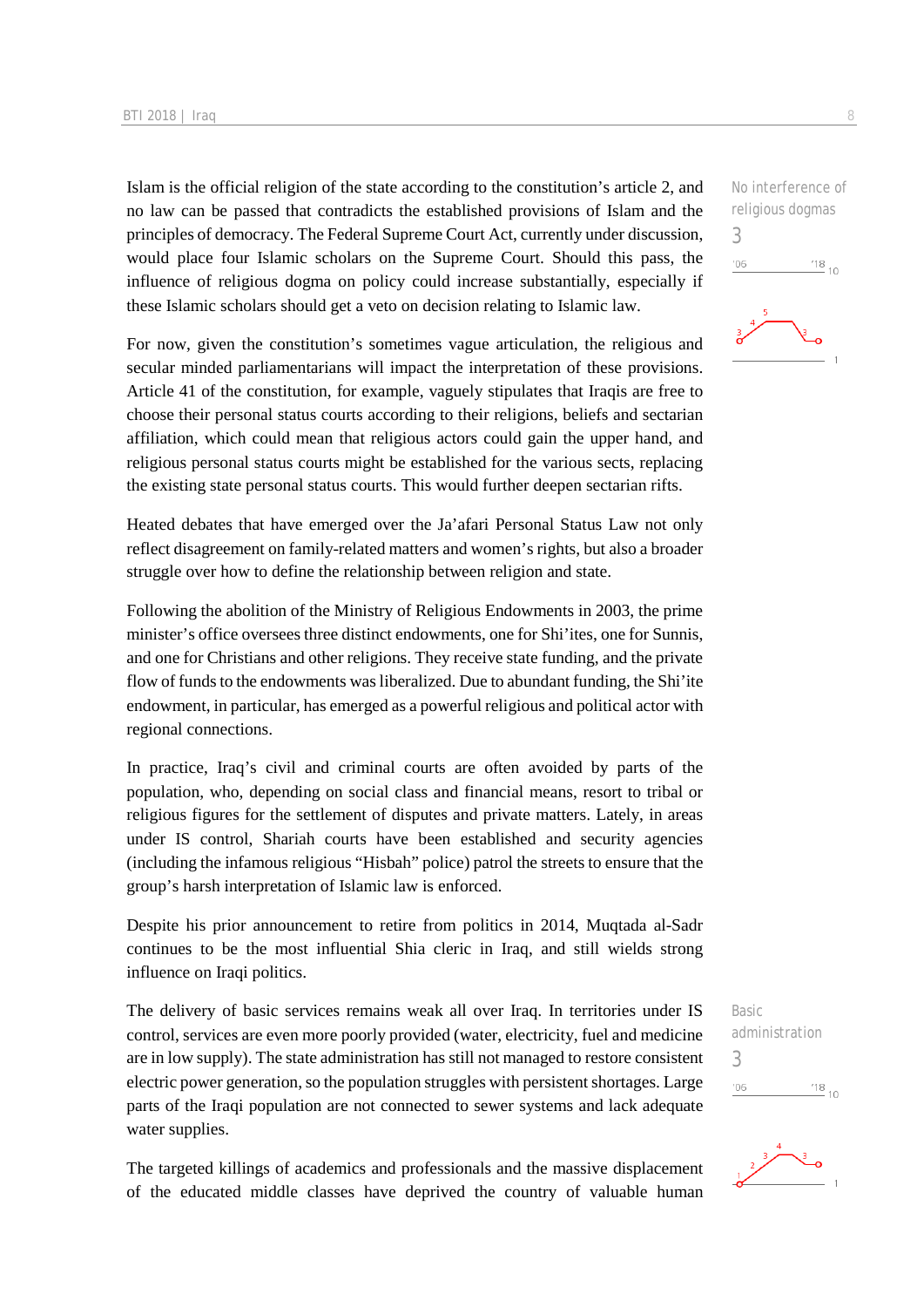resources; they have taken a heavy toll on sectors such as health, education, and higher learning.

The political emphasis on security is reflected in the national budget allocation. Law enforcement nevertheless remains constrained by the lack of necessary capacities and by rampant corruption. Tax authorities exist in Iraq, but no statement about the scope of their functioning can be made.

In the Kurdistan region (KR), the issue is different. Before June 2014, electricity was delivered almost constantly, with few outages. Yet, the surge of IDPs and refugees from Syria changed this, especially in the province of Duhok. According to a KRG report, the region hosts almost 1.8 million IDPs and refugees, which equals 40% of all displaced Iraqis and 97% of the Syrian refugees in Iraq. Most of KR's refugee camps have water and electricity, which led to a decrease in the hours in which water and electricity are accessible overall. Furthermore, the continued low oil prices have led to budget deficits which have forced the KRG to reduce many government programs.

#### **2 | Political Participation**

General elections took place on 30 April 2014 amidst unstable security conditions particularly in the al-Anbar and Nineveh provinces, where elections were held two months later. Prior to the elections, the Independent High Electoral Commission (IHEC) protested against political and judicial interference in the electoral process. The overall participation rate of 60% was still remarkable given the low turnout in al-Anbar and Nineveh.

In 2016, Muqtada al-Sadr called for the dissolution of the IHEC because its members were chosen based on their sectarian affiliation. The petition was signed by nearly 100 members of parliament from the Ahrar bloc (affiliated with the Sadrist movement). He also demanded the replacement of the current electoral law. Al-Sadr supporters claim that the law encourages more sectarian division. However, the Sadrist movement has not presented an alternative yet. The amendment of the electoral law was one of the main conditions for the Ahrar bloc to remain in the Shi'ite National Alliance.

In the Kurdistan region, elections were scheduled to take place in 2013 but were delayed to 2015 as a result of an agreement between Masoud Barzani's Kurdistan Democratic Party (KDP) and the Patriotic Union of Kurdistan (PUK) of Jalal Talabani. President Barzani decided to further delay the elections, which has been met with violent protests and provoked a constitutional crisis. Elections are now scheduled for September 2017, but there are indications that a further delay might happen.

Free and fair elections 6 $^{18}_{-10}$ '06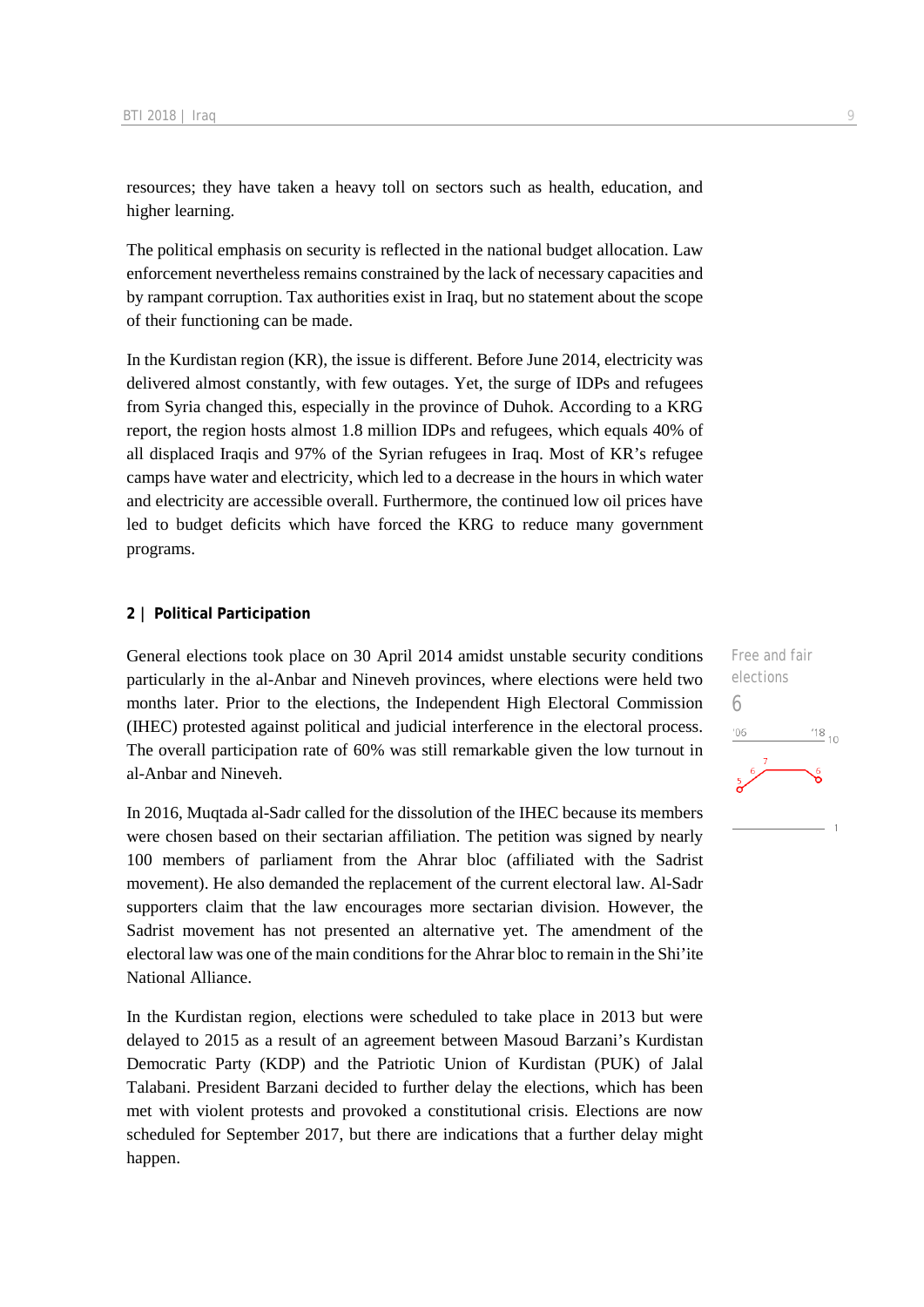Despite al-Maliki's "State of Law" coalition winning the 2014 parliamentary elections, increasing tensions from other parties – backed by the U.S. – eventually forced al-Maliki to give up his premiership, becoming one of three vice-presidents instead. In this, he managed to maintain strong networks in parliament and with Tehran, and effectively torpedo many of new Prime Minister al-Abadi's policies. For instance, the State of Law coalition repeatedly forced al-Abadi to change several of his cabinet members, as al-Abadi attempted to mend ties with the Kurds and the Sunnis by forming a technocratic government not dependent on the quota system. Occasionally, members of his own Dawa party demanded al-Abadi's resignation.

In 2016, the Sadrist Movement returned to the Shi'ite-dominated National Iraqi Alliance with 14 conditions expected to be implemented. However, many of Muqtada al-Sadr's conditions have not been fulfilled yet. Additionally, Iran has been pressuring the Islamic Supreme Council and the State of Law coalition to accept the Sadrist Movement, in order to assure the victory of the Shi'ite militias in the upcoming battles against IS.

The Federal Supreme Court's decision to reject the prime minister's decision to remove the three Vice-Presidents Osman al-Nujaifi, Iyad Allawi and Nouri al-Maliki, shows how influential al-Maliki is in the political system.

The NGOs Law passed by the parliament in January 2010 secures minimal government interference in their affairs and marks major improvements compared to the 2009 draft. The law eased restrictions on foreign funding. The registration of an NGO can only be rejected if justified by a specific provision in the law, and its suspension or confiscation of its property requires a court order. There have been no major changes in recent years. The Law on the National Fund to Support NGOs in Development Projects, originally under discussion in 2013, has still not been tabled in Parliament.

Trade unionism is still a controversial issue. The constitution calls for a new labor law that defends the rights of workers to unionize and bargain collectively, although Iraq still lacks a legal framework that meets International Labor Organization (ILO) standards. A number of Hussein era anti-trade union laws remain in place, and trade unions are outlawed from several sectors entirely. Some trade unions such as the Iraqi Journalists Syndicate and the Iraqi Teachers Union do exist despite a lack of clarity on their right to independence.

While freedom of assembly is enshrined in the constitution, there have been real setbacks to the assembly rights attained. Iraqi authorities have responded to protests with violence, intimidation and threats. In October 2014, a draft Law on the Freedom of Expression, Assembly, and Peaceful Demonstration was returned to parliament. The law allows officials to restrict freedom of assembly to protect "the public interest" and "general order or public morals," without defining what those terms Effective power to govern 4  $06'$  $^{18}_{-10}$ 



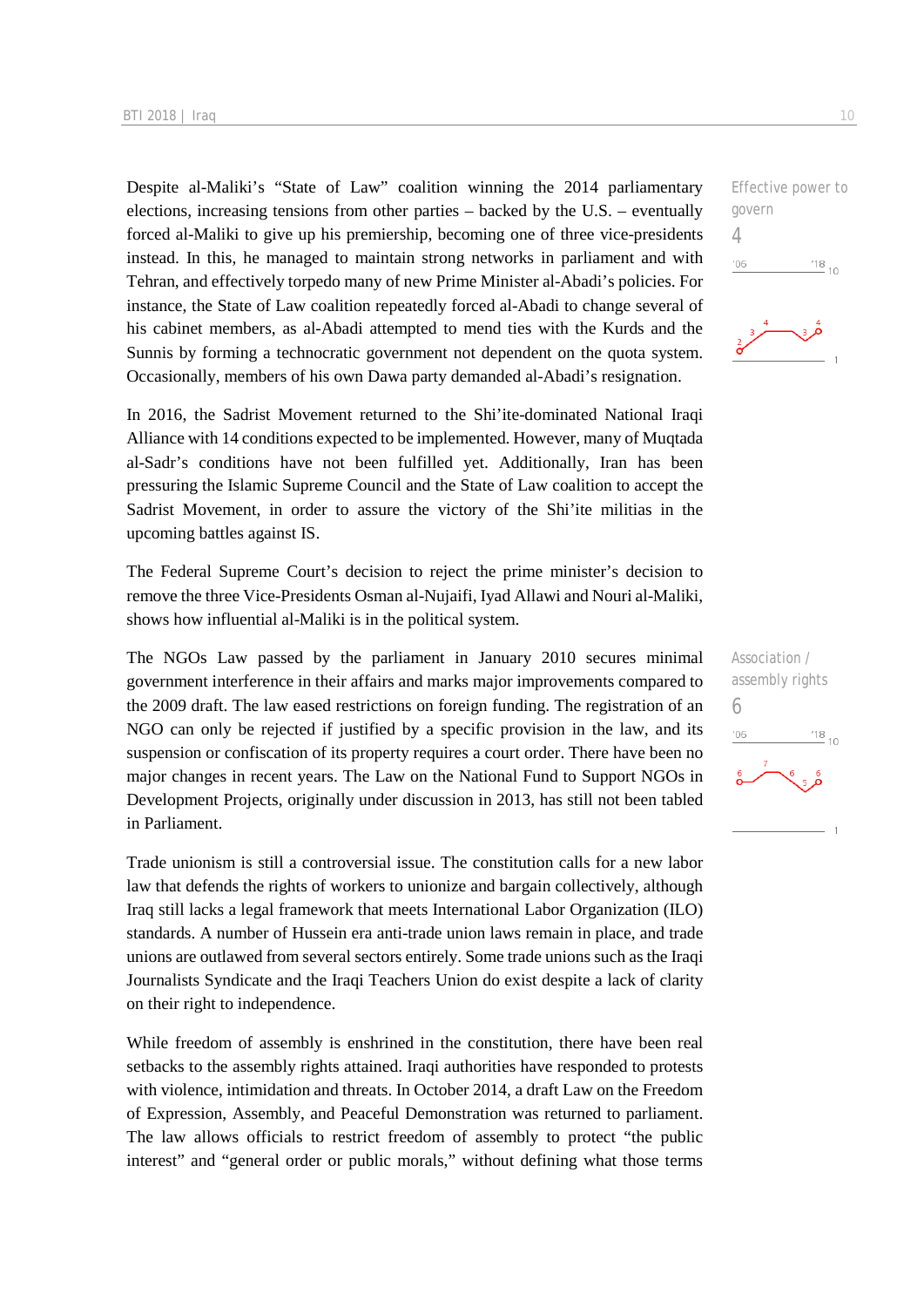concretely encompass. Opponents believe it undermines civil liberties and contradicts the Iraqi Constitution.

Since al-Abadi took power 2014, protests have been a recurrent theme in Iraqi politics. For example, in 2016 the Sadrist and the secular movements protested in Baghdad against corruption and sectarian bias in the government.

While the constitution ensures freedom of expression and media pluralism, in practice Iraq is considered a high-risk, hostile environment for journalists. Many foreign and local journalists have been killed or severely attacked. Iraq ranked second after Somalia on the Committee to Protect Journalists' 2016 Impunity Index. A 2016 International Federation of Journalists report considered Iraq the deadliest country in the world for journalists.

Laws inherited from the Ba'th regime are still operative, including the 1969 penal code that criminalizes defamation, and the 1968 Publications Law, which allows prison terms on the basis of defamation for journalists and publishers.

The Iraqi authorities have repeatedly closed down media outlets. In June 2014, the Iraqi Media and Communication Commission sent a list of directives to be respected by the media. Internet has been intermittently disconnected, and a number of antigovernment blogs and local websites have been shut down by the state.

The Kurdish region remains a hostile environment for independent media and news outlets as well. Security forces affiliated with the KDP harassed several news outlets, including NRT TV and KNN TV.

#### **3 | Rule of Law**

In Iraq's republican parliamentary system of government, the prime minister is in the more influential position vis-à-vis the mostly representative president. Separation of powers is formally enshrined in the constitution (Article 47), though boundaries between the executive, the legislative and the judiciary are blurred in reality.

After the uncompromising actions of al-Maliki, with attempted interferences into parliament's and the judiciary's powers, some progress has been made under Haider al-Abadi. The role of parliament is much stronger now, though this is partly rooted in the strong opposition of al-Maliki's State of Law coalition to al-Maliki. In 2016, parliament managed to remove two ministers from al-Abadi's cabinet, Defense Minister Khaled al-Obeidi and Finance Minister Hoshyar Zebari.

In the KRG, the separation of powers has been increasingly undermined by the constitutional crisis caused by Barzani's decision to delay the agreed upon 2015 elections for another two years. Since then the influence of the Iraqi Kurdistan Parliament has been negligible.

Freedom of expression 3  $n6$  $^{18}_{-10}$ 



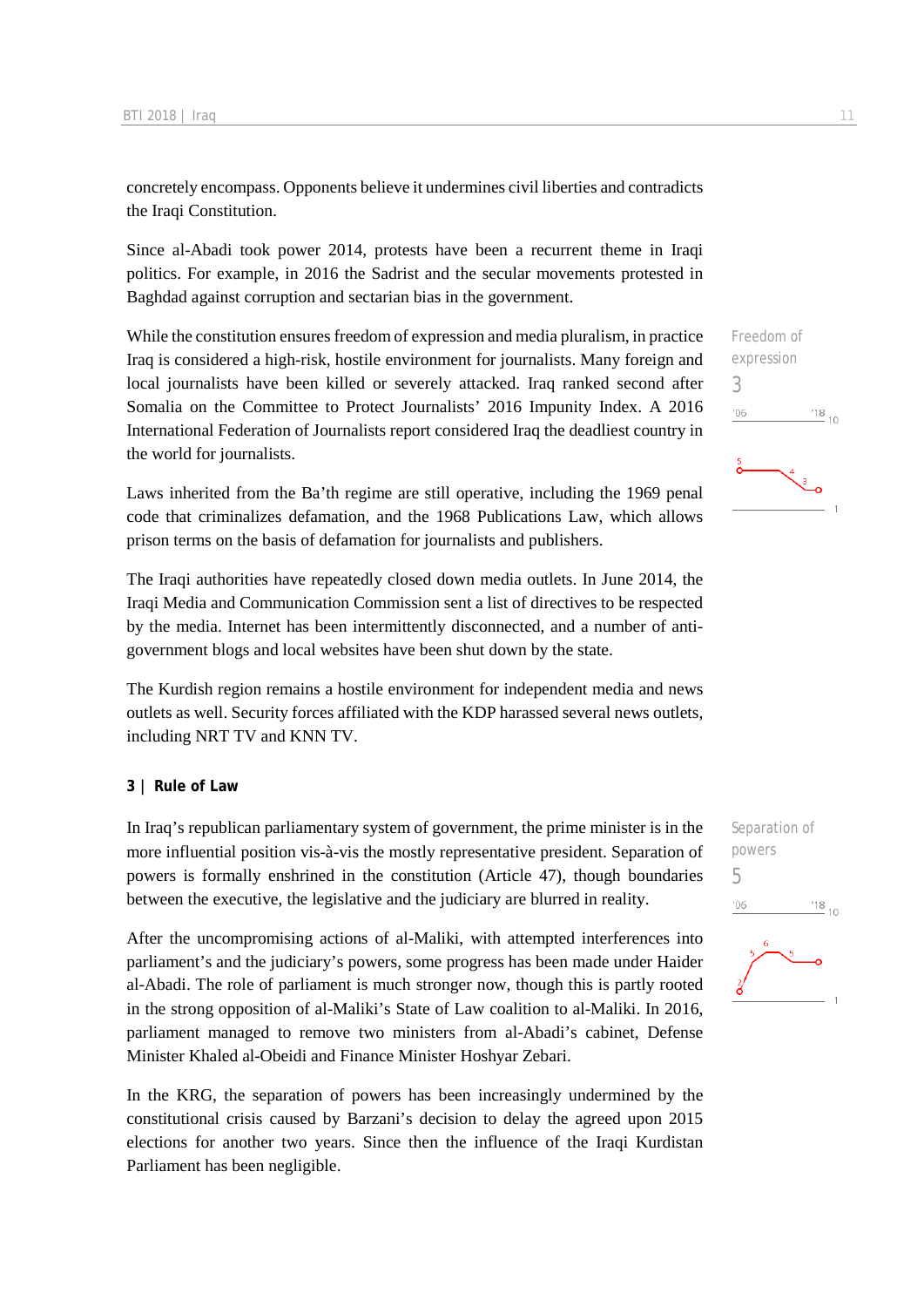Despite constitutional stipulations that guarantee institutional independence, much of Iraq's judiciary is said to still follow the professional standards and practices of Saddam Hussein's times. The 2005 constitution established the Federal Supreme Court which has exclusive jurisdiction to interpret the constitution; oversees the constitutionality of laws and regulations; settles accusations directed against the president, the prime minister and the ministers; and settles disputes between the federal government and the governments of the regions (Article 93). However, laws are often inconsistently applied and judges are sometimes prone to corruption, according to the U.S. Bureau of Democracy, Human Rights and Labor. Political interference happens occasionally, also within the KRG territories.

By means of controversial court rulings, key institutions such as the Integrity Commission (anti-corruption) and the central bank fell under direct control of the cabinet rather than the parliament. The court has also been accused of particularly issuing arrest warrants against Sunni politicians and holding trials that do not guarantee minimum rights to suspects. In 2016, it dismissed al-Abadi's request to remove Vice-Presidents Iyad Allawi, Nouri al-Maliki and Osama al-Nujaifi, prompting Muqtada al-Sadr to call for demonstrations. This shows the limited influence the executive has in at least some cases over the judiciary.

At the beginning of 2013, parliament passed an act banning the chief of the Federal Supreme Court from simultaneously heading the Higher Judicial Council. The latter supervises the whole federal legal system.

Fighting corruption has "officially" been at the top of successive Iraqi governments' agendas since 2006. However, there has been no holistic anti-corruption approach at all administrative and political levels, nor in the business sector. In the absence of systematic prosecution of office abuse, officials have no real incentive to give up the prospect of personal gains. Some isolated anti-corruption actions against influential political actors were either used to convince the public of the government's commitment to fight corruption or to target opponents. A complaint was lodged by the former chief of the Iraqi Integrity Commission in late 2014 calling for the prosecution of former Prime Minister al-Maliki on various charges, including corruption and office abuse, but no progress has been made.

A particular challenge is the sharing and distribution of political positions according to ethnosectarian quotas—the so-called Muhasasa system. This means that the Prime Minister cannot make appointments or dismiss ministers independently, but is dependent on back-room deals between the different ethnosectarian groups.

Prime Minister al-Abadi introduced a plan to reform the security sector, starting with the replacement of some army and police commanders and firing the 50,000 "ghost soldiers" uncovered on the army's payroll. These efforts are considered by al-Abadi's

Independent judiciary 4  $'06$  $^{18}$  10

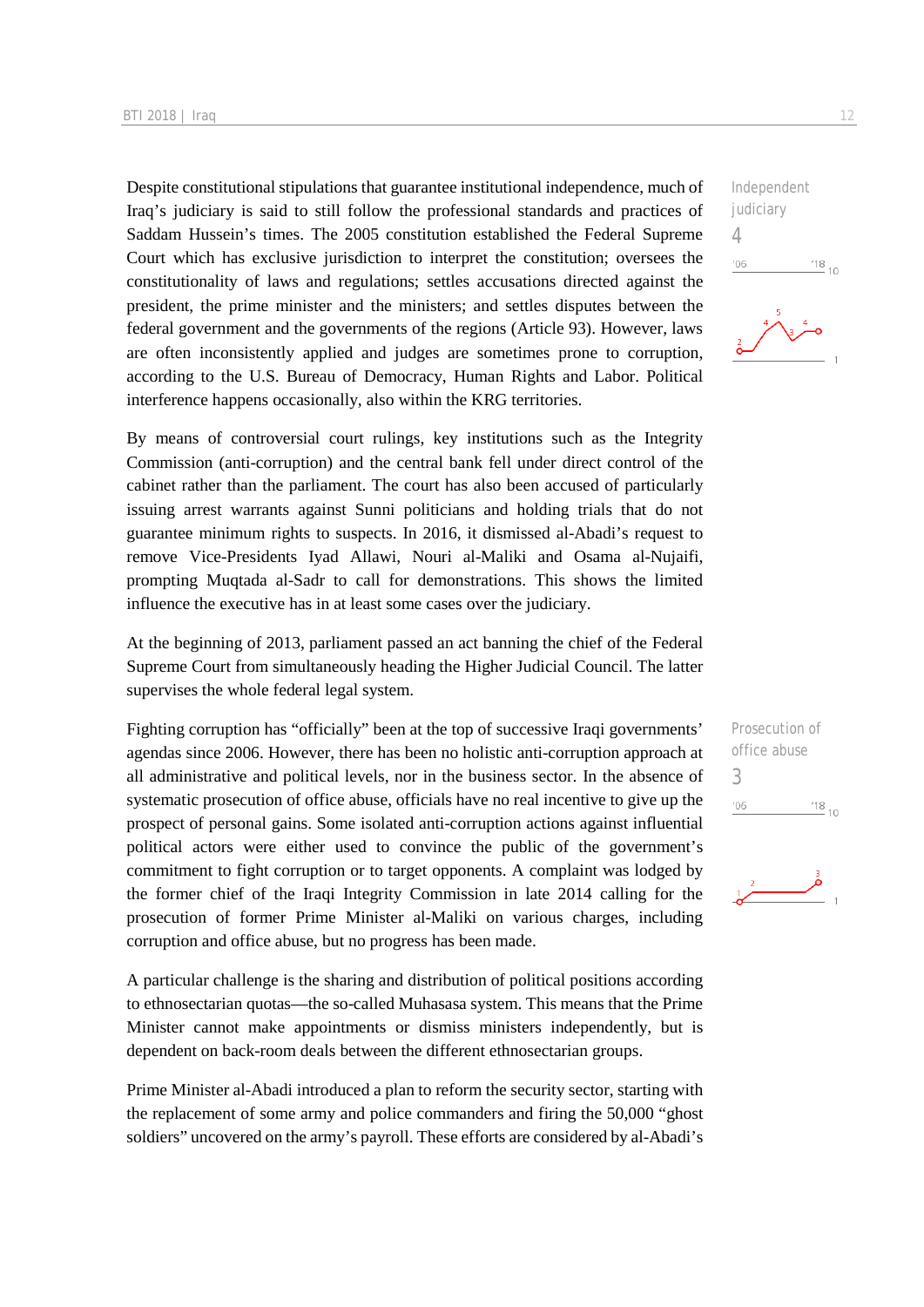critics as necessary but insufficient because a structural reform is needed to address Iraq's security sector.

The al-Abadi administration entered into cooperation with UNDP in summer 2016 to train and assist Iraqi auditors. As civil servants' salaries were cut, the problem of corruption seems to be on the rise. This reaches the highest ranks, as even many cabinet members still embezzle from government contracts and collect the paycheck of factory ghost workers. In July 2016, parliament's Integrity Commission demanded the arrest of over 2,000 people on charges of bribery and embezzlement. Six members of parliament suspected of corruption received a travel ban by the government in August 2016.

The constitution and several by-laws guarantee civil rights, however the de facto situation is a much bleaker picture.

Torture of prisoners is widespread, and the Ministry of Interior follows a generous policy of impunity even in case of fatal malpractice. The Iraqi Human Rights' Ministry, dissolved in 2015, had declared 20 deaths in custody resulting from torture in the first six months of 2013 alone.

According to Human Rights Watch, pro-government militias (mostly Shi'ite) kidnap, execute, arbitrarily arrest and torture Sunni civilians. In 2015 the Hashd movement killed more than 70 Sunnis in the village of Barwana in Diyala, causing 3,000 civilians to flee their homes. Several reports confirm that a certain number of IDPs were forced to join the militia. The International Organization for Migration (IOM) identified nearly three million internally displaced individuals, mostly from al-Anbar, Nineveh and Salaheddin provinces (dating from January 2014 to February 2015). Additionally, al-Hashd forces committed several human rights violations in Mosul's liberation operations, including the recruitment of child soldiers from IDP camps and organized summary executions.

IS has committed countless crimes against civilians, with many of them still undiscovered. Recently discovered mass graves give some impression of IS' cruelty. Religious and ethnic minorities (Yazidis, Christians, Shi'ite Turkmen and Shabaks) were at particular risk. Hundreds of women, many of them still teenagers, were forced into marriages, sexual assault and slavery.

Civil rights 3 $^{18}_{-10}$  $^{\prime}06$ 

$$
\overset{4}{\overbrace{\text{13.1}}}
$$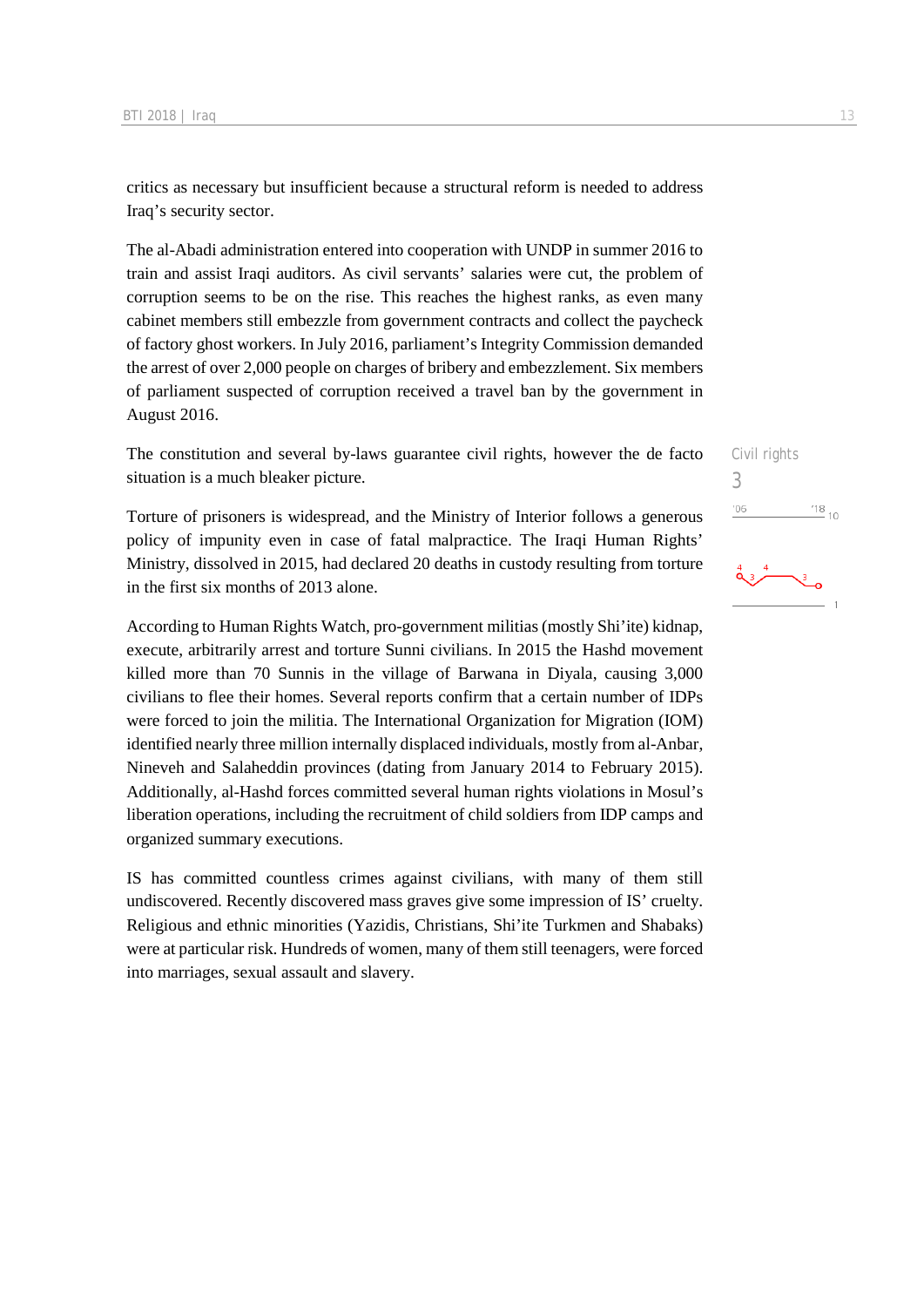#### **4 | Stability of Democratic Institutions**

Starting from an overall low level of efficiency, democratic institutions have improved their profile during the evaluation period. The government under Prime Minister al-Abadi at least tries to be more professional and responsible in its actions than under predecessor al-Maliki. The parliament, meanwhile, has also gained a higher profile, though this is partly due to the attacks of the oppositional State of Law coalition that opposes al-Abadi's attempts to outbalance the former strong Shia patronage network.

The efficiency of government institutions, as well as public administration, suffers from a distribution of positions according to ethnosectarian lines, which inhibits meritocratic job allocation. As a result, positions are often filled with unqualified personnel who use these positions to sustain neo-patrimonial networks. Local councils are generally known for being slow, burdened with bureaucratic procedures, and staffed by relatively inexperienced personnel. Local government has to be reestablished in areas previously occupied by the IS, and the government has yet to formulate a vision for how to do so. Until then, the liberated areas are under de facto control of al-Hashd militias. Institutions in Iraqi Kurdistan are currently caught up in a constitutional deadlock, which inhibits effective governance.

"Democracy is accepted as long as it brings benefits" – this formula can be easily applied to the Iraqi polity. Almost all forces are ready to undermine the democratic institutions for private interests. At the same time, the widely defunct state institutions do not generate the trust needed, so the widespread "help yourself" attitude is hardly a surprise.

Even the 2005 constitution itself lacks legitimacy, especially among Sunni actors who were marginalized in its drafting process and during al-Maliki's reign. The Kurds were more interested in their own autonomy and therefore mostly protected their own interests when acting on the federal level.

Al-Abadi's more inclusive approach has raised hopes that Iraq's central actors would show more support for its democratic institutions. However, critics erupted over the al-Abadi government's inability to impose its authority and hold Shi'ite al-Hashd al-Sha'bi militias responsible for crimes committed against civilians. The decision to legalize the forces, which passed parliament in November 2016, further reveals Al-Abadi's dependence on al-Hashd and his inability to fully control them. Another bill proposed to parliament would lead to immunity for crimes committed by militia members. This would be a clear violation of the constitution, which only guarantees immunity for members of parliament. Should the bill pass, it would be virtually impossible to hold the forces accountable for crimes committed before 2016.

| Performance of |            |  |
|----------------|------------|--|
| democratic     |            |  |
| institutions   |            |  |
| 3              |            |  |
| 106            | $^{18}$ 10 |  |
|                |            |  |



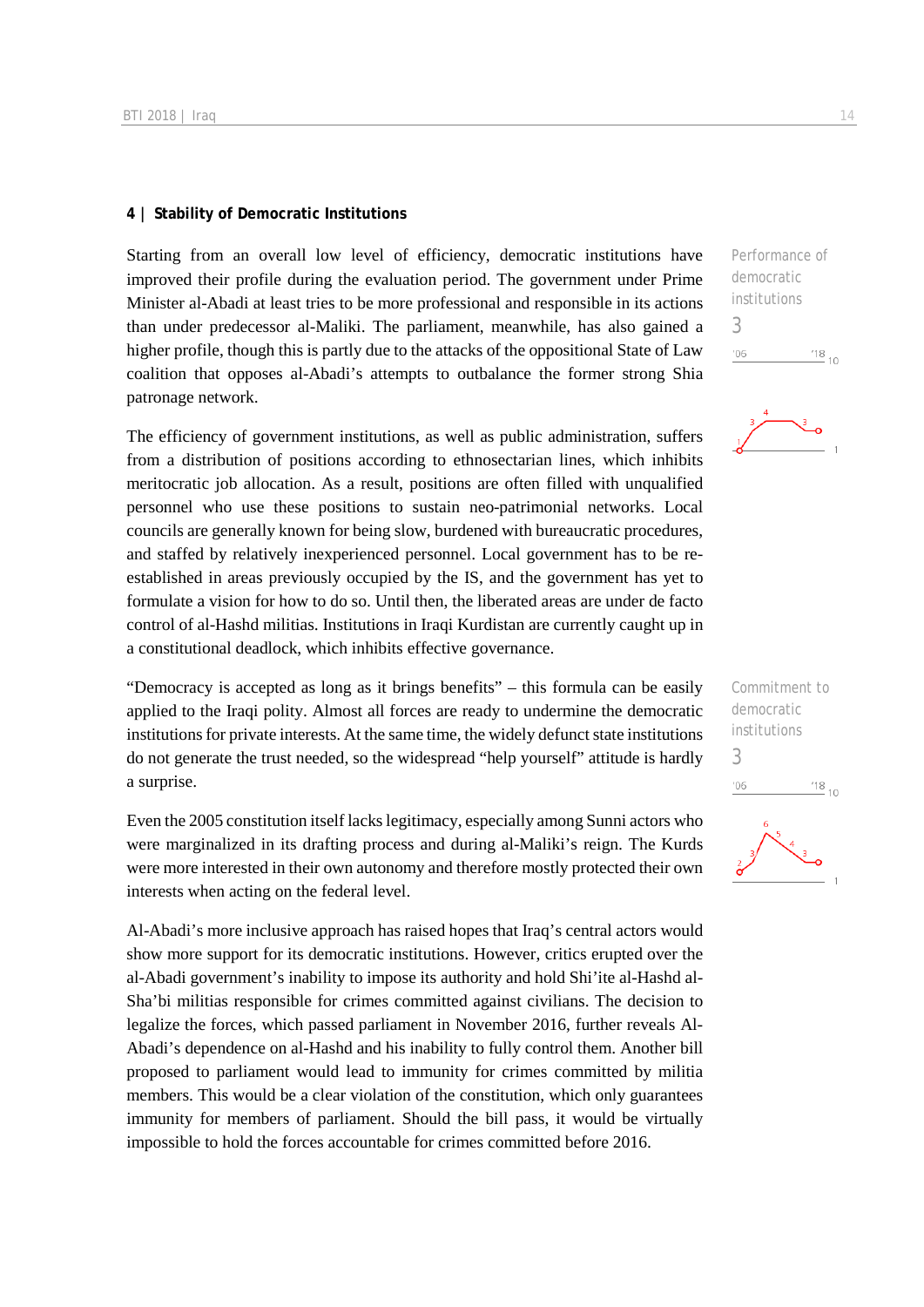The legalization of al-Hashd forces will give the militias easier access to funding and weaponry, while the government attempts to reassert control over these groups. At the same time, as a part of the official security apparatus, al-Hashd will at least in theory be excluded from openly participating in electoral politics.

#### **5 | Political and Social Integration**

In Iraq's political landscape a multitude of entities have emerged that call themselves political parties but operate as community-based organizations based on clientelistic networks within geographic or sectarian boundaries. The party system remains fragmented and the level of polarization high. Only a few Iraqi parties (such as Dawa, the Patriotic Union of Kurdistan (PUK), the Kurdistan Democratic Party (KDP), and a few others) are socially rooted and enjoy a broad popular base. Few have a clear party program or action plans on which voters can base informed decisions.

Even the major parties cannot be considered to be modern political parties, as they do not play a significant role in forming opinions and political will, but are rather organizations active in the service of interest groups or the party leader, who has typically gained his position by inheritance, social status, and/or rubber-stamp elections. There are a few exceptions, including smaller ideological parties such as the Communist Party (which, however, has lost much of its influence). As a large number of parties' function on the basis of clientelism, it can be anticipated that this will continue to serve as the dominant feature of any future party system, especially in the absence of accountability mechanisms.

In preparation for the elections in 2017-2018, two trends can be observed. First, new parties with a secular label have been founded. The elections will show if there has indeed been a shift in public opinion regarding the role of religious parties. Secondly a number of militias are planning to participate in elections, either in cooperation with civilian and sometimes even secular forces, or by cooperating with other militias. The latter appears to be the case for those militias close to Iran. This aim of militias may be stalled due to their recent official inclusion in the state's security sector, which forbids them from participating in the election.

In Iraq, the political space available to social and political organizations based on common interests is very narrow, while an entrenched patronage network has deep roots and encompasses political clientelism, nepotism, and tribal and family ties. This can be seen in the absence of broad civil society movements able to bridge existing cleavages and aggregate citizens' interests beyond ethnosectarian affiliations. There are numerous interest groups, crossing the spectrum from community organizations, religious associations and charities, to professional associations, trade unions, advocacy associations and service-providing NGOs in the "modern" sense. However,

Party system 4  $\frac{18}{10}$  10  $n6$ 

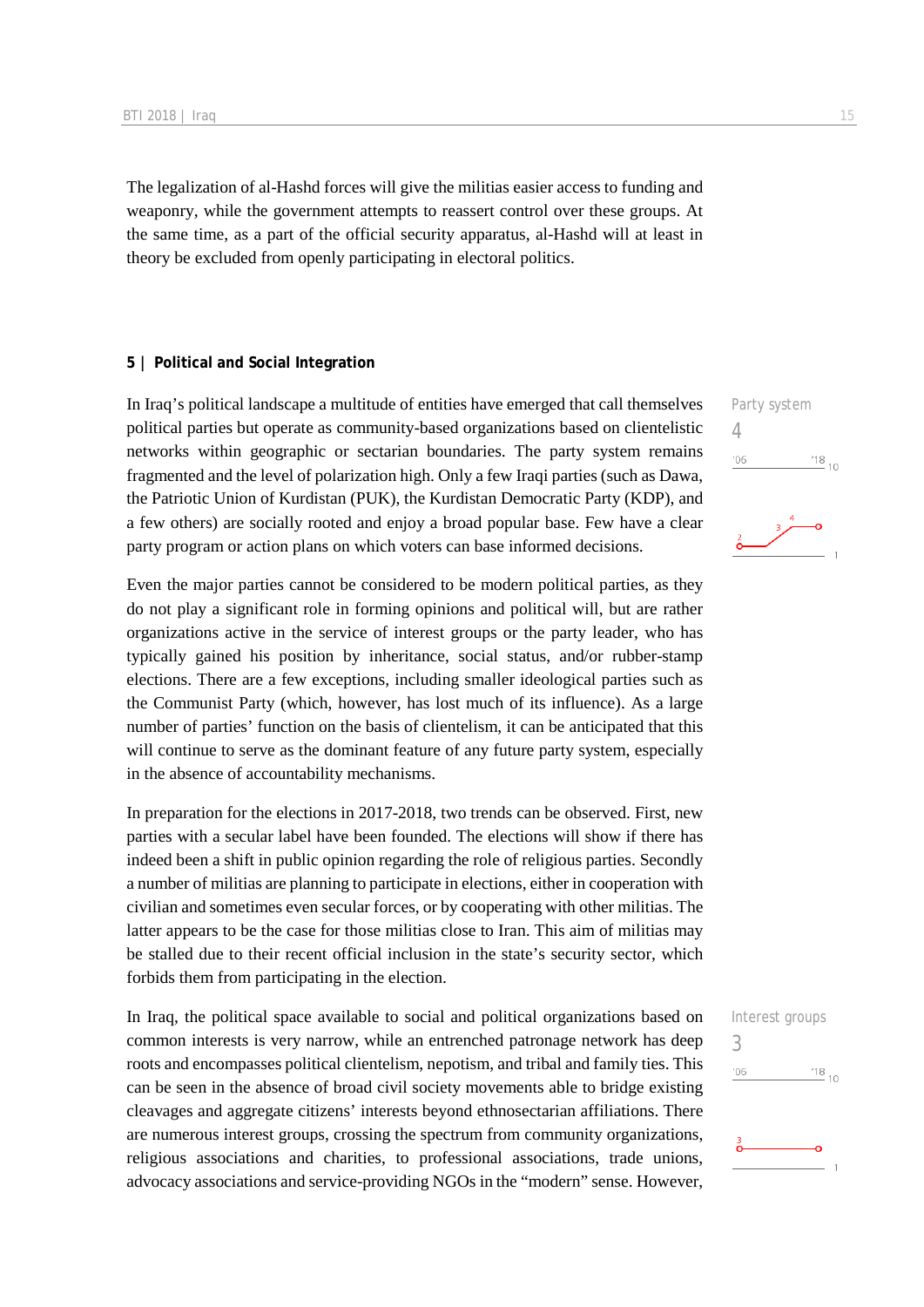few are able to aggregate societal interests on a large scale. Their activities and reach also depend on the scope of funding, the priorities of domestic or international donors, and local capacities. Therefore, it is often community leaders, religious figures or political strongmen who mediate between state and community and represent communal interests. Accordingly, a wide range of cultural and socio-political matters remain neglected and without articulation or support.

An anomaly is the Sadrist movement, which has both links to parliament and militias. Nevertheless, recent cooperation between secular forces and anti-corruption protestors with the Sadrist movement puts it in a place where it effectively mediates between society and the political system. However, the strong overlap between the public and political sphere, and the unpredictability of Muqtada al-Sadr's plans, make this arrangement neither sustainable nor particularly constructive.

A 2014 National Democratic Institute poll, conducted prior to the elections, revealed that 65% of Iraqis considered democracy to be "the best form of government" and 72% regarded elections a "good thing" for Iraq. The results also showed that 75% of Iraqis were more "enthusiastic about voting" in the 2014 elections than in previous ones. This enthusiasm was much more tempered in the western Sunni-dominated provinces, with 58% "questioning the legitimacy" of the 2014 parliamentary elections.

According to the 2014 Arab Transformations Report on Political, Economic and Social Attitudes, Iraqis are overall dissatisfied with the performance of their government. 78.5% of Iraqis say that they are dissatisfied with the way the government performs its duties. Dissatisfaction is particularly high among Sunnis in central Iraq. 72.5% consider the political system as very bad, which is a substantial decline over 2009, when only 55.9% shared this opinion. Nevertheless, only 15.5% believe that democracy is unsuitable to Iraq, and 87.2% believe that democracy is the best form of government.

However, the reliability of this survey remains highly questionable. Public consent to democratic norms cannot be properly assessed in Iraq, as reliable data from opinion polls or similar sources are scant in a country going through a period of political turmoil. Furthermore, according to the World Value Survey, even if Iraqis support democracy in principle, they do not necessarily understand democracy along the lines of Western liberal democracy. Among other factors, Iraqis give higher relevance to the role of religious figures within the political sphere.

Citizen's trust toward others remains, if at all, within the margins of the own religious or ethnic community. A sense of "belonging together" beyond those boundaries hardly exists since the dramatic breakdown of society after 2003. The conquest of IS and the parallel failure of the Iraqi army has further undermined trust in the state, and pushed families and clans to help themselves instead.

Approval of democracy n/a  $-06$  $^{18}_{-10}$  $\overset{4}{\circ}$  $-1$  $n/a$  $\overline{n/a}$ 

 $\overline{\phantom{0}}$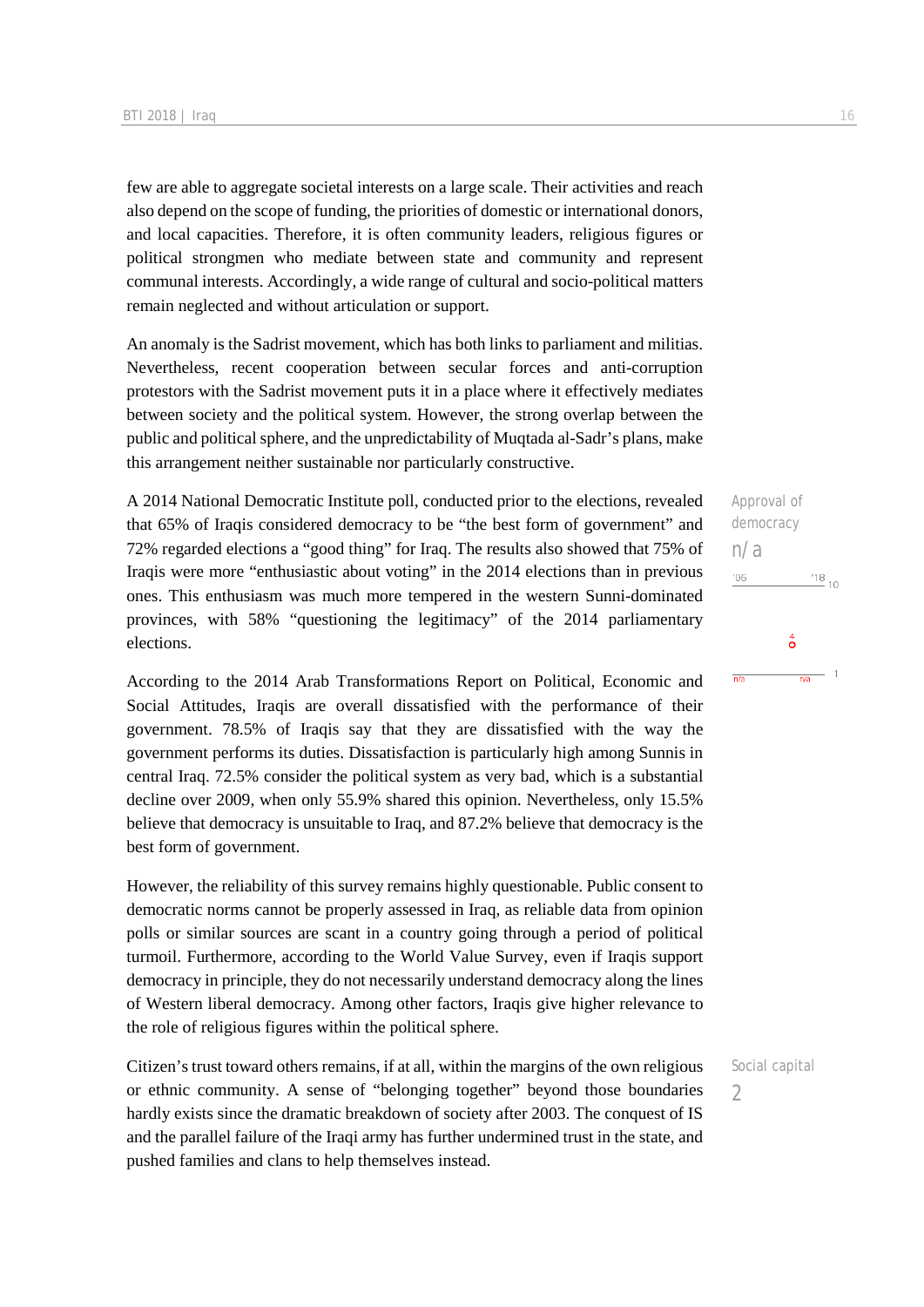Volunteer work has developed to certain extent, mainly in the field of humanitarian support, but remains underdeveloped in other areas. In November 2016, UNDP organized a workshop in order to encourage social cohesion as a central goal for local NGOs.

# II. Economic Transformation

#### **6 | Level of Socioeconomic Development**

Iraq's socioeconomic development is characterized by a high degree of deprivation. The prolonged war against IS and the sharp decline in oil prices since 2015 has significantly deteriorated the standard of living and increased poverty rates. Poverty rates in Iraq reached an estimate of 22.5% nationwide in non-IS territories. Poverty is higher in rural areas and varies regionally, with relatively higher poverty rates in territories under IS control, as well as the central and southern governorates.

High poverty rates are attributed to political instability, massive bureaucracy, high unemployment rate (16.4% in 2014), a decline in education level and rampant corruption. Another factor contributing to high poverty rates is internal displacement, with an estimated three million IDPs (UNICEF 2016 est.). In 2016, mass displacement continued to surge. Around 85,000 people were internally displaced during the recapture of Fallujah, and an estimate of 200,000 people displaced from Mosul. This exacerbated the socioeconomic situation in Iraq, and put further pressure on the Iraqi government to provide basic services and support to IDPs. In July 2016, a donor conference co-hosted by the U.S. government promised a total of \$2.1 billion for 2016-2018 to help alleviate the humanitarian crisis in Iraq. Moreover, in an effort to reduce poverty, the Iraqi government launched a new poverty-targeting program in April 2016, aiming to enhance and modify the targeting efficiency of its social security network.

The adult literacy rate for both sexes is 79.7% (as of 2014), with an illiteracy rate among women reaching almost 26.3% (2015 estimates). Only 53.1% of both sexes are enrolled in secondary schools and 16% in tertiary education; the ratio of female to male enrollment shows that women have much lower access to both secondary (74.8%) and tertiary (59.8 %) education (as of 2013). Such uneven access to education is also reflected in the relatively low percentage of the female labor force, which reached 15% in 2014. Furthermore, the conflict in Iraq imposed restrictions on women's movement, limiting their access to education, health care, and employment. In UNDP's 2016 Human Development Index, Iraq occupied a score of 0.649, ranking it 121 out of 188 countries.

#### Question Score

| Socioeconomic |           |
|---------------|-----------|
| barriers      |           |
| 3             |           |
| '06           | $18_{10}$ |



 $\frac{18}{10}$  10



 $'06$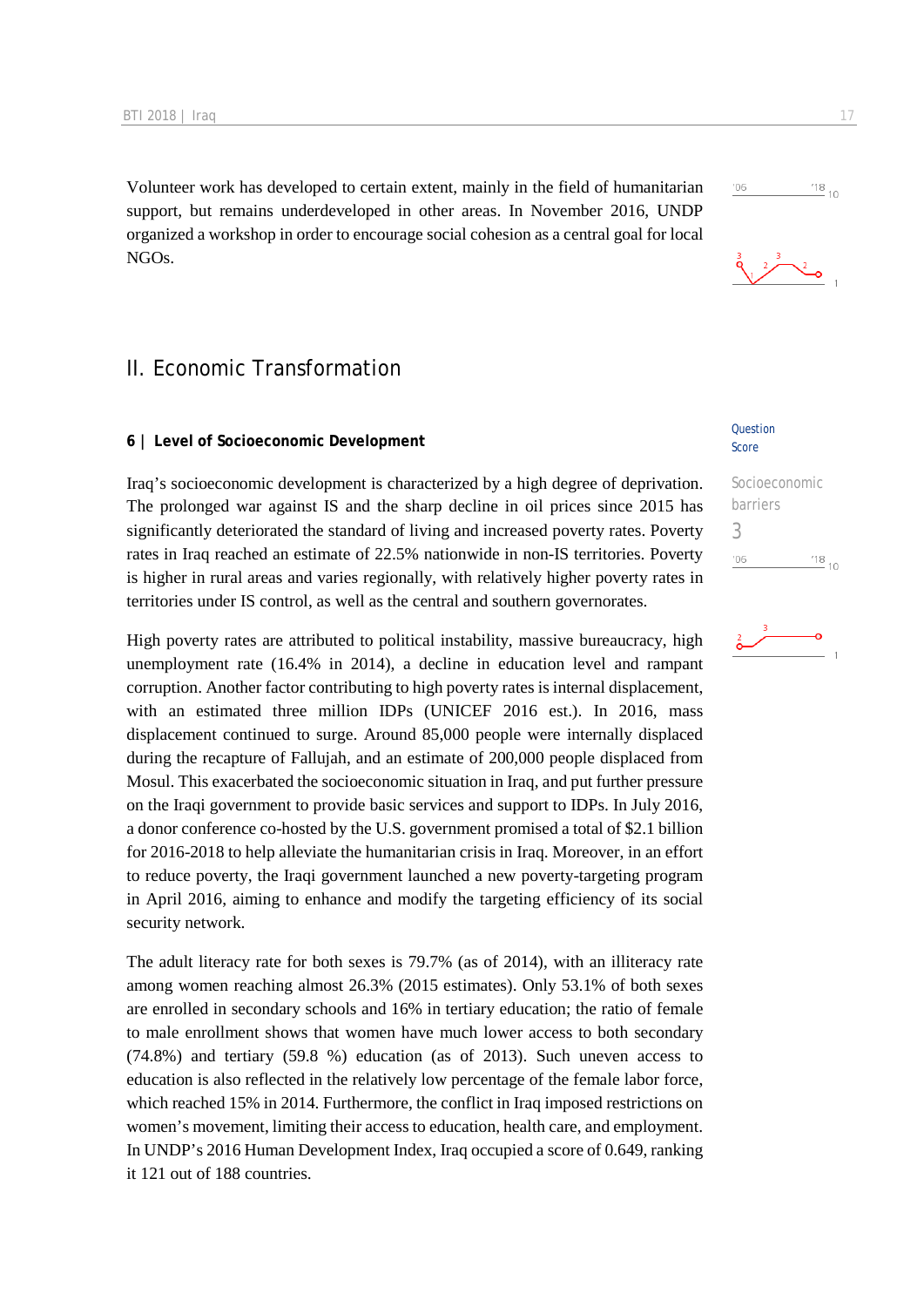| <b>Economic indicators</b> |          | 2013     | 2014           | 2015                     | 2016     |
|----------------------------|----------|----------|----------------|--------------------------|----------|
| GDP                        | \$M      | 234648.4 | 234648.4       | 179640.2                 | 171489.0 |
|                            |          |          |                |                          |          |
| GDP growth                 | $\%$     | 6.6      | 0.7            | 4.8                      | 11.0     |
| Inflation (CPI)            | $\%$     | 1.9      | 2.2            | 1.4                      |          |
| Unemployment               | $\%$     | 15.1     | 15.0           | 15.5                     | 16.0     |
| Foreign direct investment  | % of GDP | 2.2      | 2.0            | 1.8                      | 0.1      |
| Export growth              | $\%$     | ÷,       | $\overline{a}$ |                          |          |
| Import growth              | $\%$     |          |                |                          |          |
| Current account balance    | \$M      | 22590.3  | 24427.8        | 4121.3                   |          |
| Public debt                | % of GDP | 31.2     | 32.0           | 55.1                     | 66.9     |
| External debt              | \$M      | ÷,       |                |                          |          |
| Total debt service         | \$M      |          |                |                          |          |
|                            |          |          |                |                          |          |
| Net lending/borrowing      | % of GDP |          | $-2.7$         |                          |          |
| Tax revenue                | % of GDP |          | 0.9            |                          |          |
| Government consumption     | % of GDP | 21.0     | 18.1           | 22.3                     | 23.9     |
| Public education spending  | % of GDP | ÷,       | L,             | ÷,                       |          |
| Public health spending     | % of GDP | 3.7      | 3.3            | $\overline{\phantom{a}}$ |          |
| R&D expenditure            | % of GDP |          | 0.0            | 0.0                      |          |
| Military expenditure       | % of GDP | 3.3      | 3.0            | 5.3                      | 3.6      |

Sources (as of October 2017): The World Bank, World Development Indicators | International Monetary Fund (IMF), World Economic Outlook | Stockholm International Peace Research Institute (SIPRI), Military Expenditure Database.

#### **7 | Organization of the Market and Competition**

Though Iraq has embraced market-based principles, significant parts of industrial companies and banks remain public or semi-public and – together with the public administration – provide most of the country's jobs. The network of state-owned enterprises (SOEs) operating in Iraq is given privileged status and enjoys preferential treatment, which in turn hinders the growth and development of the private sector. The SOEs are regarded as the main employers in Iraq (around 550,000 employees with a 30 to 50% estimate of excess labor). Iraqi SOEs are inefficient given that only

Market-based competition

4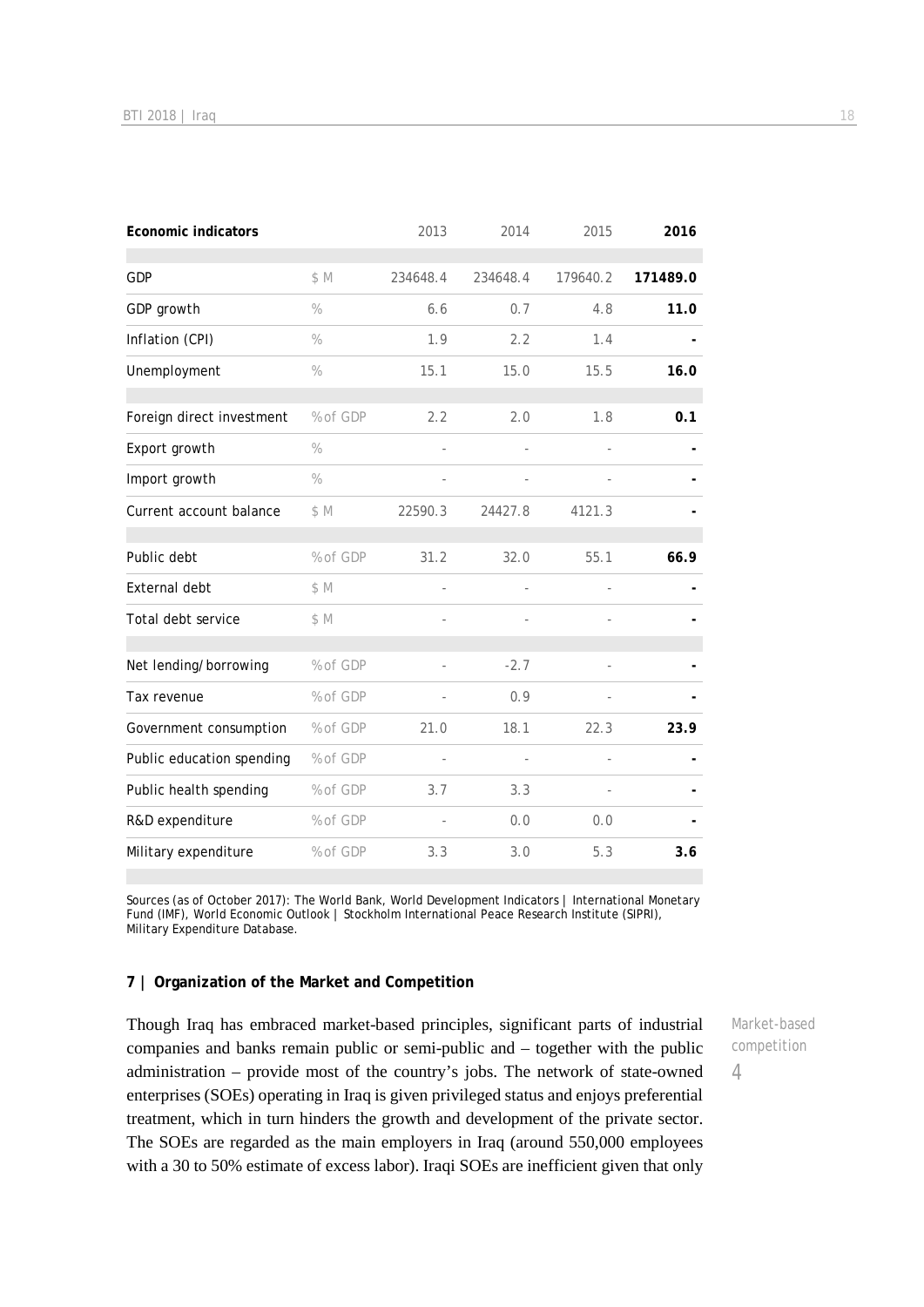one-quarter of all Iraqi SOEs are profitable and a large portion of the budget funding for SOEs goes to employee wages.

Furthermore, the hydrocarbon sector accounts for two-thirds of the country's GDP, more than 90% of government revenues, 99% of total exports and 80% of foreign exchange earnings. The hydrocarbon sector employs roughly 1% of the total workforce. Yet the Iraqi dinar is still not convertible in most of the world, and various consumer prices remain administered, including fuel.

The private sector, meanwhile, is marked by a small number of large companies, a number of SMEs and a relatively large number of micro-enterprises. Its activities are hampered by the lack of security and political stability, outdated legislation, lack of regulations and executing authorities, inadequate access to financial services and investment credits, difficult processes for the registration and closure of businesses, and a shortage of qualified human resources. The private sector also suffers from dysfunctional infrastructure and energy supply, insufficient knowledge on global and regional markets, an absence of constructive public-private sector dialogue, red tape, widespread corruption, and unfair competition from the public sector. The Kurdish private sector faces similar structural barriers which hinders its development. These hardships have led to the expansion of informal labor activities in many sectors. As a result, the private sector in Iraq is making an inadequate contribution to the GDP and currently lacks the capability to contribute sufficiently to economic diversification or job creation.

In 2016, the Kurdish government introduced a three-year plan to boost the Kurdish economy by shrinking the role of the public sector and allowing greater involvement of the private sector in various sectors.

The Council for Competitiveness and the Prevention of Monopoly was established in 2010 with Law No. 14 to encourage competition, raise productivity, and provide better quality of products at reduced costs and prices. The Kurdistan Regional Government has managed to implement the law by passing Law No. 9 of 2010. However, the council and its auxiliary units still have to be established by the government. For instance, a specialized court for competition disputes is still missing. Therefore, cartels and monopolies are hardly prevented, involving unfair business practices such as bid rigging, abuse of strong market positions, exclusive dealing and price-fixing.

Anti-monopoly policy 3 $\frac{18}{10}$  10  $'06$ 



 $\frac{18}{10}$  10



 $'06$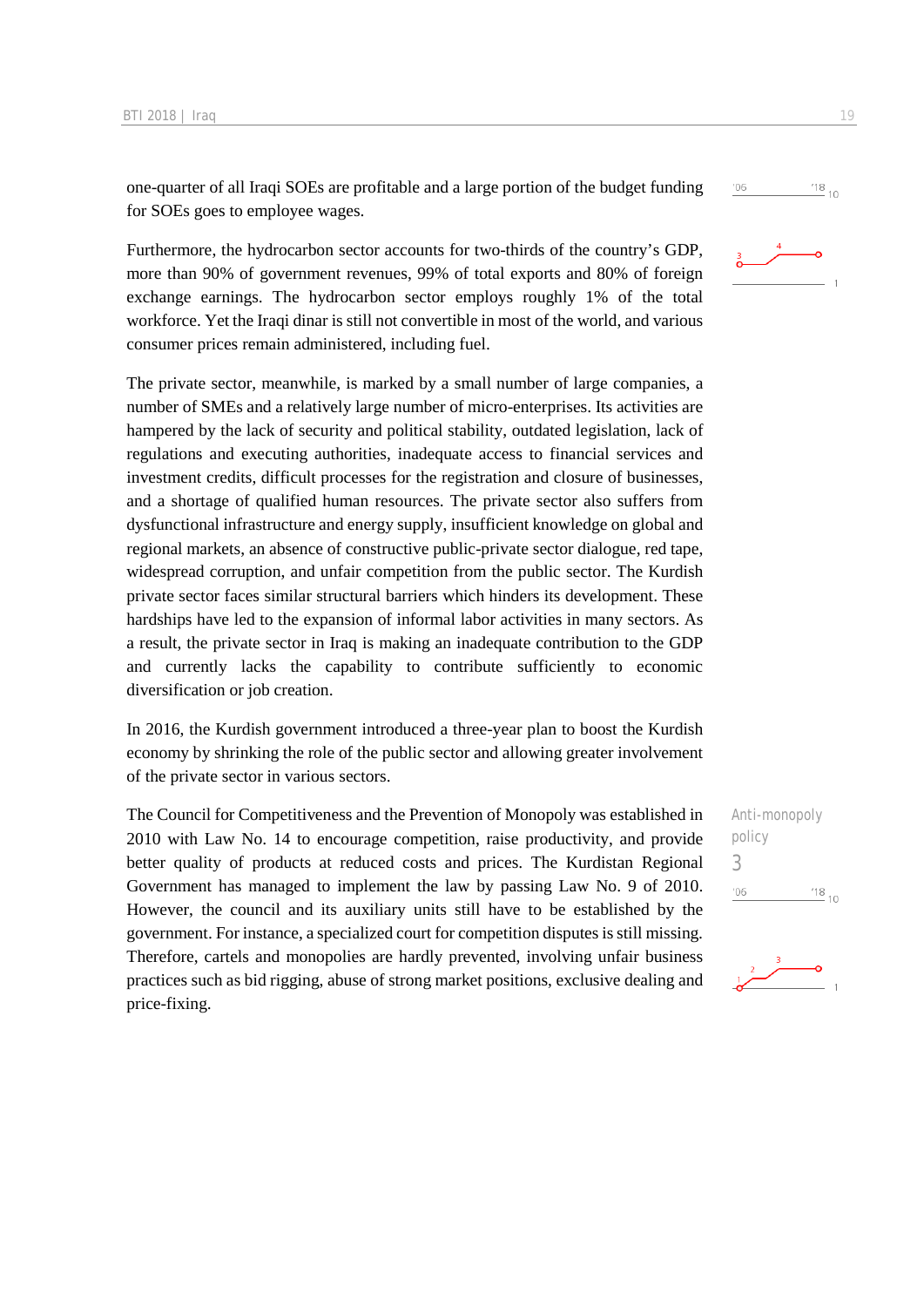Tariff Law No. 22 of 2010 introduced a new tariff schedule based on the Harmonized Classification System-HS coding with tariffs ranging from 0 to 80%. On 19 January 2016, a new customs tariff was introduced imposing 30% of custom duty on all imported goods passing through Iraqi ports. This, in turn, decelerated business at the country's main port of Umm Qasr in Basra and filled the port with uncollected cargo containers.

There are a number of non-tariff barriers, often leading to lengthy and unpredictable delays when clearing customs. Exports are also often subject to long delays and companies must expend funds to get certificates of origin for their products.

Iraq has bilateral free-trade agreements with 11 Arab countries in line with the Free Zone Authority Law No. 3/1998. In theory, capital, profits and investment income from projects in a free zone (FZ) are exempt from all taxes and fees throughout the life of any project. However, goods imported through FZs are still subject to Iraq's 5% tariff when they leave the zone (except for re-export).

In 2014, U.S. exports to Iraq reached \$2.1 billion, while Iraqi exports to the United States – mainly oil and gas products – for the same period amounted to \$13.7 billion. Due to oil imports, bilateral trade between Iraq and the European Union amounted to over €16.6 billion in 2015. Furthermore, India and China continue to maintain mutually beneficial trade relations with Iraq.

While the law of domestic arbitration is fairly well developed, international arbitration is not sufficiently supported by Iraqi law because the country has not signed or adopted the two most important legal instruments for international commercial arbitration: The United Nations Convention on Recognition and Enforcement of Foreign Arbitral Awards (1958) and the attendant rules and procedures established by the U.N. Commission on International Trade Law (UNCITRAL).

The National Investment Law allows domestic and foreign investors alike to qualify for incentives. Foreign investors are allowed to trade in shares and securities listed on the Iraqi Stock Exchange (ISX). The Iraqi authorities confirm that in practice there are no restrictions on current account or capital transactions involving currency exchange as long as the underlying transactions are supported by valid documentation. It remains unclear whether currency convertibility is entirely free from exchange restrictions. The National Investment Law contains provisions that would allow investors to bank and transfer capital inside or outside of Iraq. It also allows investors who hold an investment license to enjoy exemptions from taxes and fees for a period of ten years.

Liberalization of foreign trade 6 $'06$  $^{18}_{-10}$ á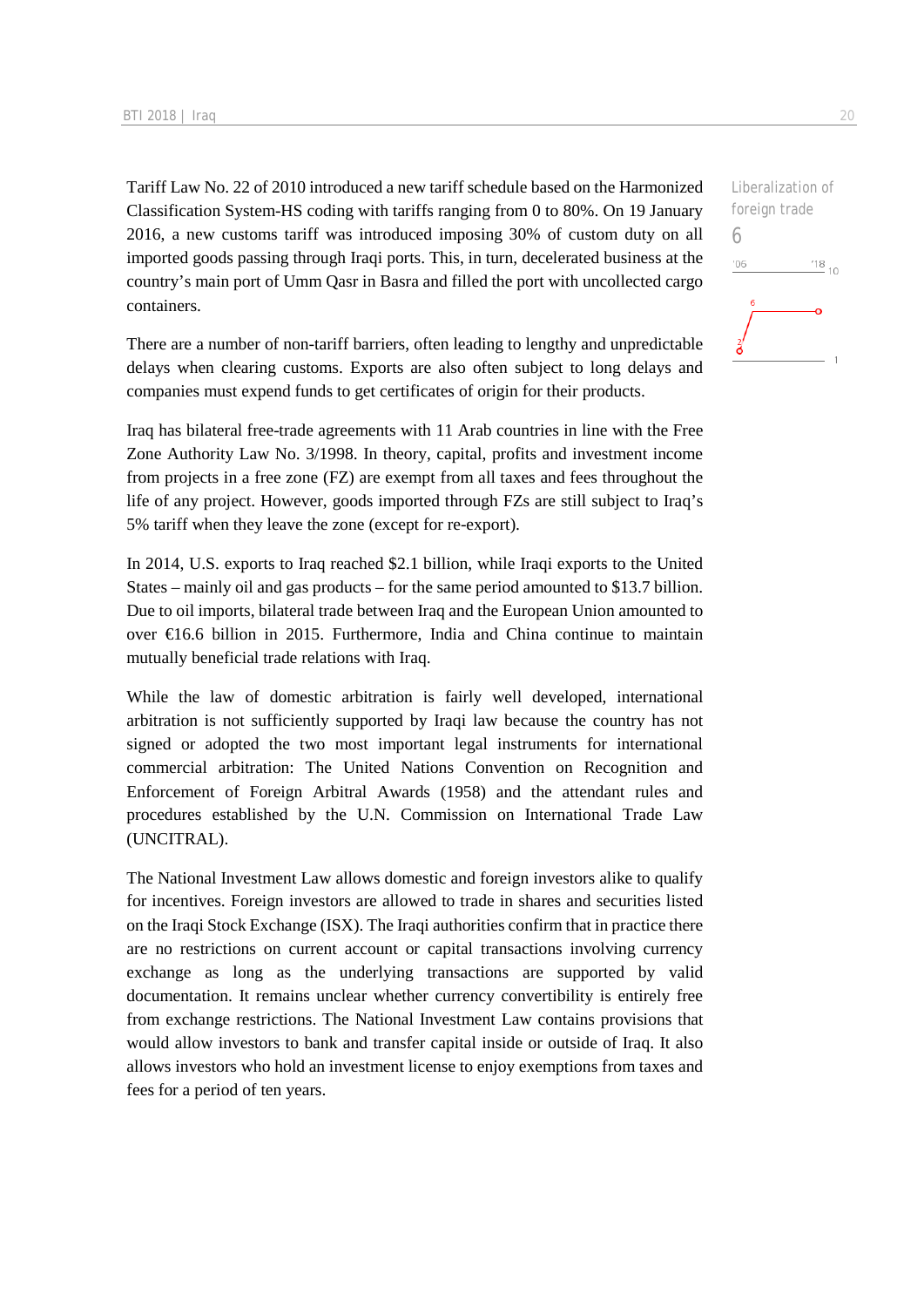Generally regulated by the 2003 Banking Law and the 2004 Central Bank of Iraq (CBI) Law, Iraq's banking system is both weak and small, its adjusted asset to GDP ratio is 73% compared to 130% for the MENA region. Among a total of 65 banks, the six state banks with 86% of the banking sector assets are much bigger than the 24 private, 19 foreign and 16 Islamic banks. Public banks are politically favored over private banks, which are restricted in their business possibilities by the 2004 Banking Act No. 94.

Banks mostly do not abide by the international transparency recommendations and are often used for financing national priorities and public spending. The two largest public banks, Rasheed and Rafidain, have not been audited according to the International Financial Reporting Standards (IFRS) since 2006.

Efforts to modernize the financial system have focused on the reform of state-owned banks, primarily through the establishment of a Bank Reconciliation Unit (BRU). As well, CBI is pressing ahead with the reform by preparing new legislation concerning the central bank, commercial banks, money laundering and the financing of terrorism. Also, CBI is expected to impose a minimum capital requirement of banks of 250 billion Iraqi dinar, a level to which all private banks, except one, have increased their capital.

#### **8 | Currency and Price Stability**

The government's monetary policy since 2003 has focused on maintaining price stability and exchange rate predictability. The inflation has remained in the low since 2010. According to the CBI, the inflation rate is 1.4% (2015 estimates), while the World Bank estimates 2015 at -1.2%, and the country's international reserve volume also has decreased due to the sharp decline in oil prices. The independence of the CBI suffered a setback in January 2011 when former Prime Minister al-Maliki won a court ruling that placed independent institutions, including the CBI, under the control of the cabinet. In January 2012, the CBI raised the exchange rate of the Iraqi dinar to \$1.19, causing a huge crisis that led the Supreme Judicial Council to issue an arrest warrant for CBI governor Sinan al-Shabibi in October 2012 on charges of corruption. Al-Shabibi received a seven-year prison sentence in absentia 2014, shortly before being acquitted of all charges. The difference between the official and parallel exchange increased from three percent in 2015 to nine percent in May 2016. The CBI introduced a number of policies to keep inflation low. The dinar remained widely stable and was worth \$1.71 in early 2017.

The reduction of Iraq's debt to a sustainable level, along with debt relief negotiations, has been a CBI priority since 2003. This led to an 80% reduction of the Paris Club debt (approximately \$800 million annually), while negotiations with non-Paris Club creditors are still ongoing. In an attempt to ease the financial burden on Iraq, members of the Paris Club agreed to postpone debt from Iraq until the end of 2019. Iraq's





Macrostability

<sup>6</sup>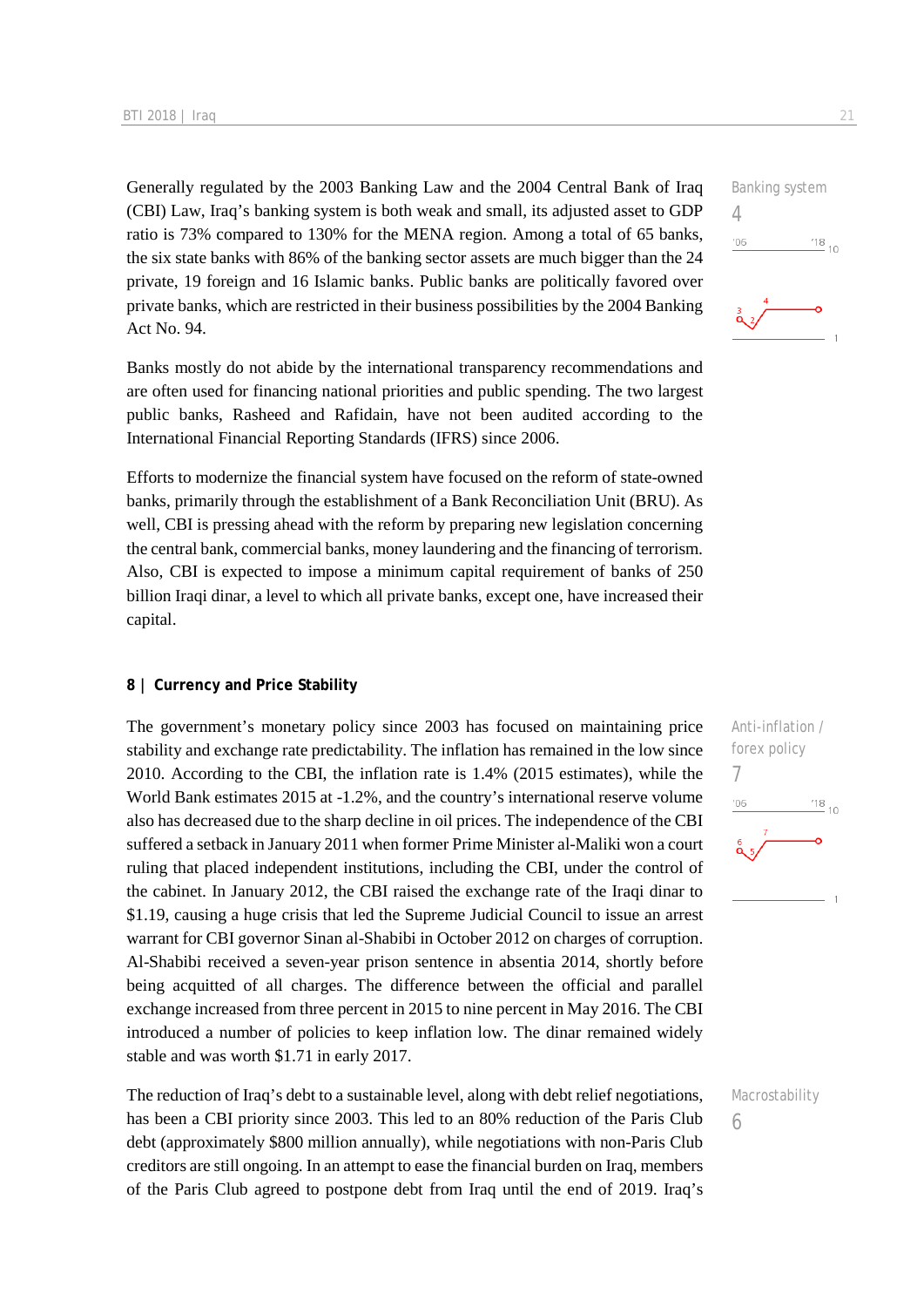external debt was reduced to \$58.13 billion at the end of 2014. Meanwhile, Iraqi's public debt continues to increase, reaching 61.4% of GDP in 2015, leaving total reserves of \$50,990.8 million (World Bank 2016 data).

The proximate causes of Iraq's current economic problem are a rise in military expenses in order to fight IS and recapture territories under its control (\$13.1 billion in 2015; total government expenditures reached 22.4% of GDP in the same year), and a sharp decline in world oil prices. However, its roots lie in longer-term financial mismanagement.

On 7 December 2016, Iraq's parliament approved the 2017 budget, which predicts a deficit of \$19 billion, after a revision of the expected oil price from \$56/barrel to \$42/barrel, with an expenditure of 100.7 trillion dinars, about 6% lower than the 2016 projected spending. The government intends to finance its budgetary deficit through treasury bills, government bonds, austerity measures, loans from local banks and the **IMF** 

#### **9 | Private Property**

The constitution guarantees personal property rights and bans expropriation, except for the purpose of a higher public benefit (which has never been clearly defined) and in combination with just compensation, which must be determined by law. Similarly, investment projects cannot be nationalized or seized, except pursuant to a judicial judgment (2006 Investment Law, Article 12).

Iraq has signed a number of intellectual property conventions such as the World Intellectual Property Organizations (WIPO) Convention and Paris Convention for the Protection of Industrial Property.

According to the 2016 World Bank Development Indicators, registering a property in Iraq requires 51 days and around five procedures, which places Iraq in an average position.

Since the IS offensives in summer 2014, both government forces and armed groups (IS fighters as well as Shi'ite militias) have been responsible for indiscriminate attacks on civilians, including the seizure, destruction and setting fire to private properties in disputed areas. According to Human Rights Watch, the burning and looting of homes, for instance in the Christian town of Bakhdida or the mixed Sunni Christian town of al-Khidir continued even after Mosul was partly retaken from IS.

Private companies are permitted and regulated in Iraq by Company Law No. 21 of 1997, as amended in 2004. However, in practice, their establishment faces many challenges, from dilapidated infrastructure to weak framework of legal provisions and regulations for consumer protection or production standards and investment incentives. Regulatory protection is dependent on the implementation of national

 $'06$ 

Property rights 4  $\frac{18}{10}$  10  $06'$ 



Private enterprise 4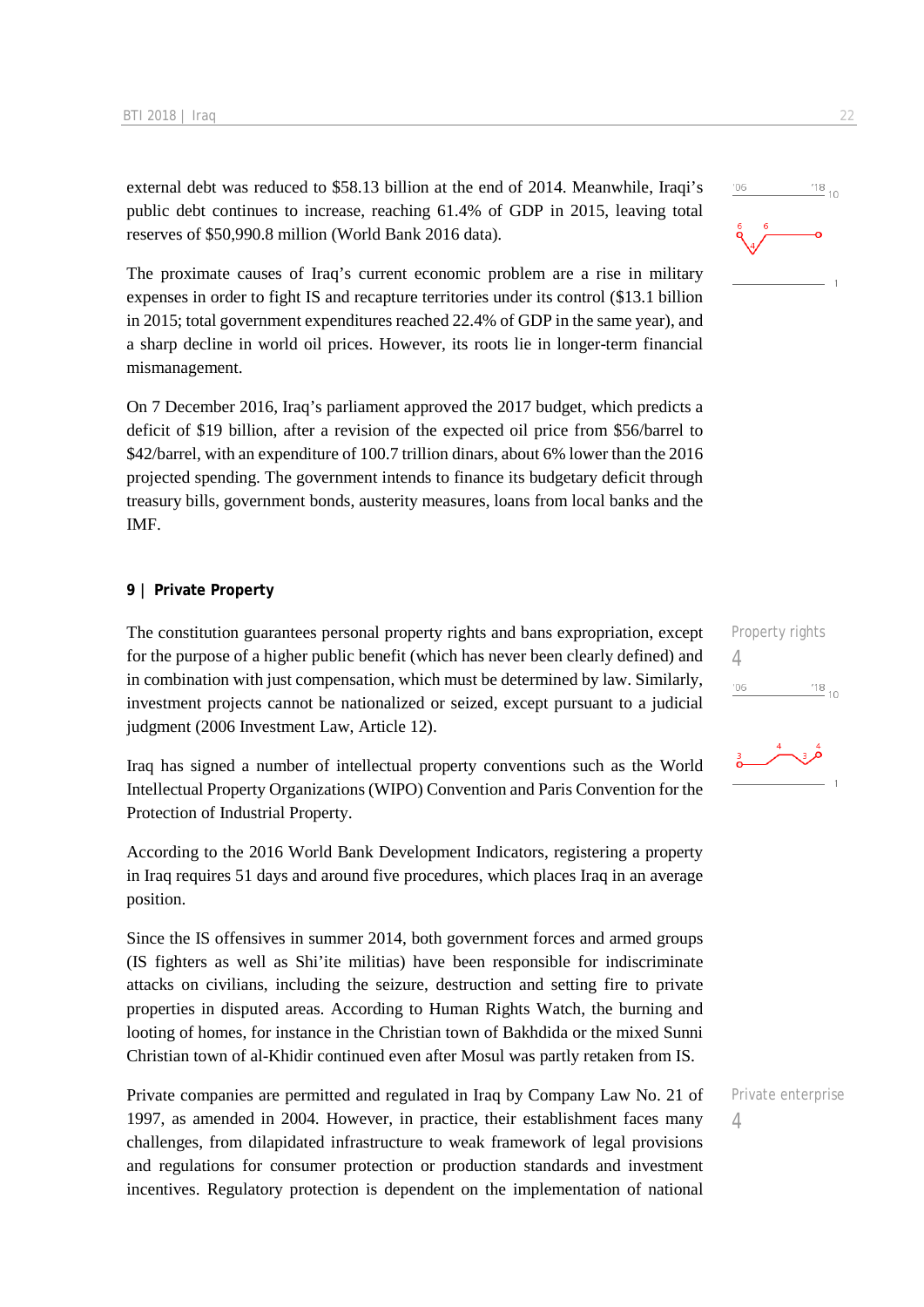legislation which is often nontransparent, arbitrary, and subject to abuse by public officials pursuing their own personal interests. The greatest challenge today for private business in Iraq is security and political instability, alongside a lack of basic economic data and a bureaucracy rampant with corruption. The 2016 World Bank's indicators found that an entrepreneur would require 34.4 days and the completion of nine procedures to start a business in Iraq. Private sector growth could reduce the reliance on the oil sector and create more jobs for Iraq's growing working force.

In February 2015, the Iraqi government launched a Private Sector Development Strategy 2014-2030 in an attempt to improve the private sector. The strategy aims to stimulate growth and create jobs through diversifying the private sector and promoting investment.

#### **10 | Welfare Regime**

While public social assistance is often offered in erratic and unstructured ways, family and tribal bonds have gained increasing importance as a private substitution. The main public social program is the Public Distribution System (PDS), which provides monthly basic food rations since its establishment in 1991. Also, due to PDS' low efficiency, a new poverty-targeting program was introduced in April 2016 aiming to increase the coverage ratio and improve efficiency.

The delivery of basic social services has been clearly affected by the security situation in northern and western Iraq. Around half of Iraq's wheat production came under IS control, obliging the government to buy crops from IS in order to later distribute it as milled flour as part of Iraq's PDS. However, distribution in certain areas was temporarily halted due to insufficient security.

Public expenditure on health is 5.5% of GDP (2015). Access to health services is limited (1.3 hospital beds per 1,000 Iraqis as of 2012) and geographically extremely uneven, with a strong urban/rural gap. The latest UNDP report (2015) indicates that life expectancy at birth in Iraq is 69.4 years. Adult mortality rate, i.e. the rate of dying 15 to 60-year olds', among 1,000 citizens is 203 for males and 104 for females. For the elderly, Iraq's pension system has structural problems in terms of financial sustainability, efficiency and equity.

Various forms of discrimination are omnipresent in Iraq. Displaced war victims are excluded from basic rights and services, and attacks against minorities add to the vulnerability of these groups across social classes.

Women suffer particularly from exclusion from various aspects of social life. Girls are less likely to be enrolled in school than boys (ratios of 0.8 in primary and secondary education, and 0.6 in tertiary education), and female literacy rate is as low as 73.8%.







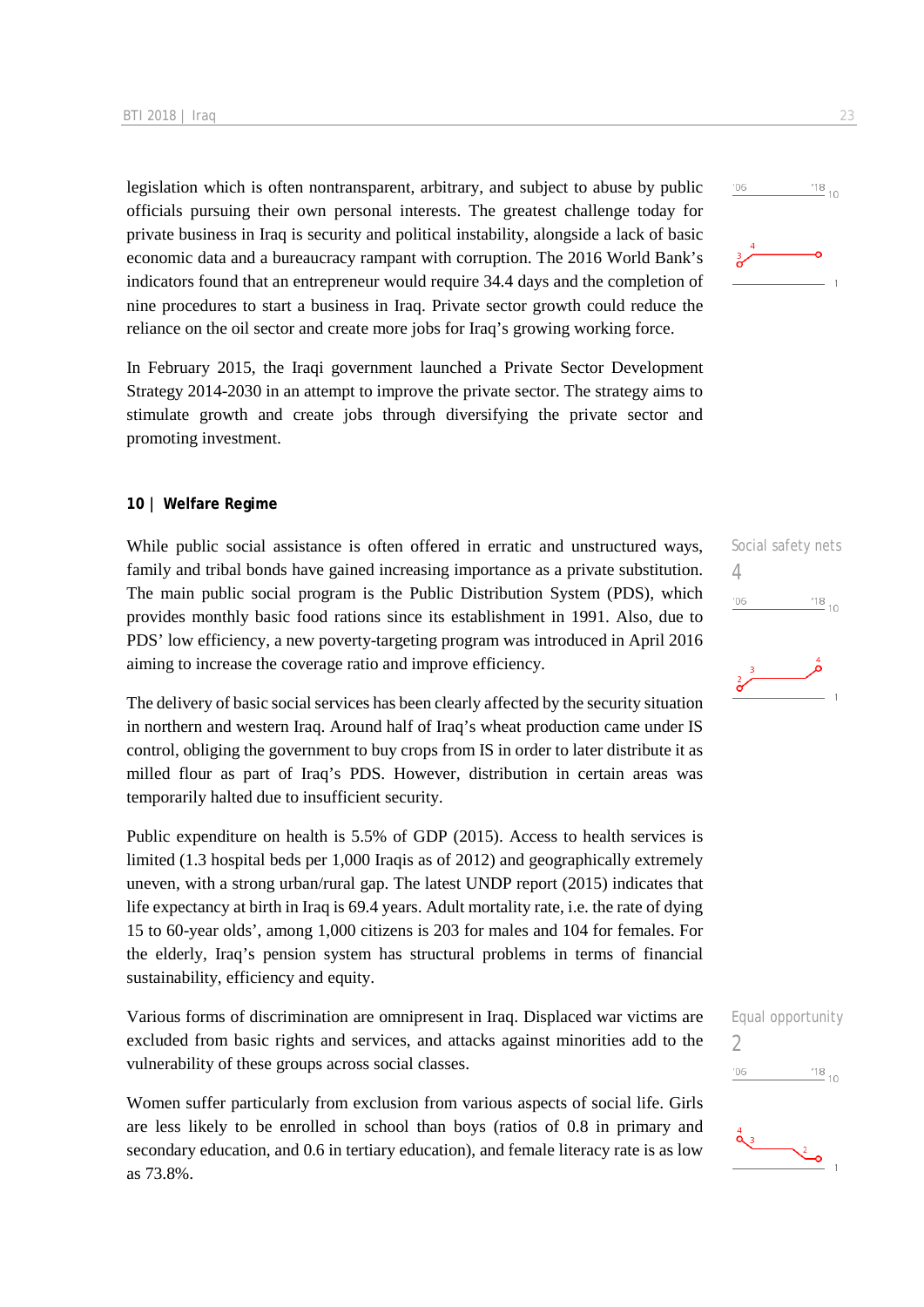The debated faith-based personal status laws would abolish the comparatively progressive stipulations of the 1959 Personal Status Law which granted women relative equality. Already, women constitute only 17.7% of the labor force (as of 2014). The state ministry for women's affairs, formed after 2003, is poorly funded and remains mostly ceremonial. Iraq has not yet ratified the Optional Protocol on Violence Against Women.

#### **11 | Economic Performance**

The overwhelming majority of federal revenue comes from oil income. Thus, the sharp decline in world oil prices since the end of 2014 has dealt a heavy blow to the Iraqi government's growth expectations. The loss of fertile land in areas under IS control in northern Iraq massively impacted the production of wheat and other crops. Violence and ongoing fighting have disrupted trade as many roads to Turkey and Jordan have been cut off. The expected oil price recovery for 2017 should help the government consolidate its budget and reduce the budget deficit. Nevertheless, oil production growth is expected to decrease in 2017, as production is expected to stabilize at 4.3 million barrels per day (mbpd) as part of the production quota imposed by the OPEC members on 30 November 2016.

Moreover, more than three million people have been internally displaced since the beginning of 2014. Therefore, unemployment rates are believed to be skyrocketing, (estimates speak of 25%, but reliable data are not available). Inflation remained low at 1.4% in 2015.

Despite the spike in violent acts and tense political situation, the Iraqi government managed to increase oil production by 20%. From January to August 2016, Iraq produced 4,478 million barrels per day (4.2 mbpd programmed in 2016), and exports reached 3.75 mbpd, including 250,000 bpd from the Kurdish region. The introduction of two authorized oil grades for export and reactivation of a number of pipelines helped increase the amount of oil exported. At the same time, the non-oil economy continued to contract (oil GDP decreased by 1% year-on–year during the first half of 2016) due to various factors, such as population displacement, infrastructure destruction, inefficient bureaucracy and rampant public corruption. Gross foreign exchange reserves decreased from \$53.7 billion (2015) to \$47.6 billion (2016). The fiscal deficit (5.7% of GDP) and the non-oil deficit (17.6% of non-oil GDP) were lower than anticipated (approximately 10.9% of GDP and 26.9% of non-oil GDP).

The Iraqi government introduced a new economic reform agenda, which aims to reduce the budget deficit and increase revenues by 20 to 33 trillion Iraqi dinar annually.

In July 2016, a number of administrative reforms were introduced, including amendments to transfer regulations and implementation of new taxes. In the same 4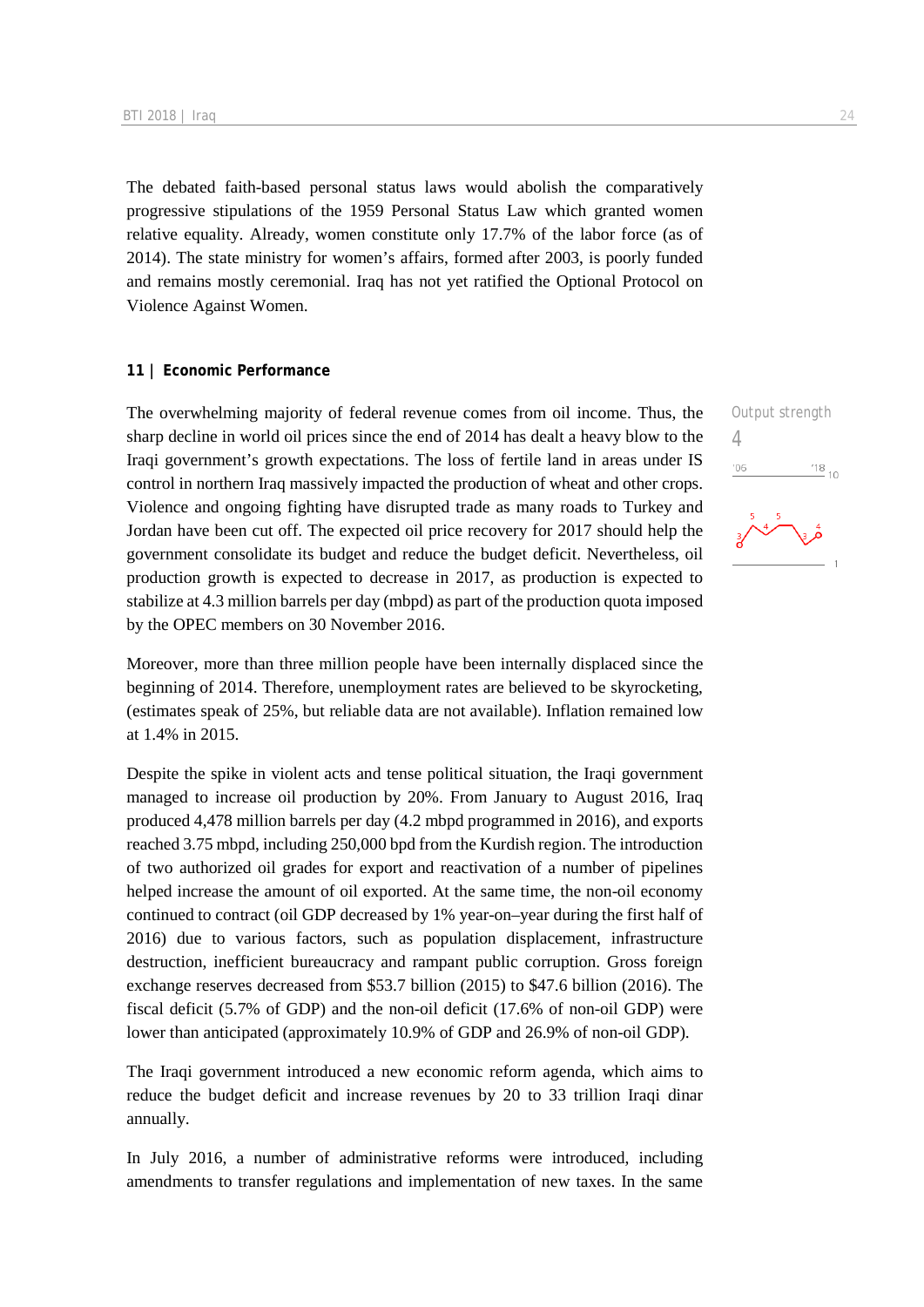month, the IMF launched a support program, and approved a three-year \$5.4 billion loan for Iraq, with an initial release of \$1.24 billion.

The Iraqi government is expected to cut subsidies, reduce public employee wages and limit investment spending. The budget execution in 2016 was lower than expected due to difficulties in raising domestic financing.

On 7 December 2016, Iraq's parliament approved the 2017 budget, which predicts a deficit of \$19 billion, after a revision of the expected oil price from \$56/barrel to \$42/barrel, with expenditure of 100.7 trillion dinars, about 6% lower than the 2016 anticipated spending. Public debt further increased in 2016 due to the budget deficit. The current account balance deficit widened in 2016 but contracted in 2017.

#### **12 | Sustainability**

The dominant oil industry negatively affects air, water and soil quality – elements which have already been severely damaged by weapons used in the various wars, especially radioactive uranium used during the 1990-1991 Kuwait crisis. The latest military attacks by and against IS have brought further environmental degradation.

The situation is exacerbated by a widespread lack of awareness of environmental threats, the absence of a legal framework regulating economic activities on the basis of environmental concerns, and the general absence of political incentives to address such issues. Iraq's National Investment Commission (NIC), which is tasked with developing investment policies and creating an investment-friendly environment, is in theory required to submit investment project plans to the Ministry of Environment for evaluation on the basis of environmental sustainability. However, there is no information on whether this is actually happening or as to whether clear criteria for evaluation have been created.

The carbon dioxide emissions per capita reached 4.92 metric tons in 2013, according to the U.S.-based Carbon Dioxide Information Analysis Center. The 2013-2017 National Environmental Strategy and Action Plan (NESAP) attempts to preserve the environment and ensure safe living conditions and good health for Iraq's citizens.

Education opportunities are poor. Enrollment rates are sufficient only in primary education (108.1%), but fell sharply in secondary (53.5%) and particularly tertiary education (16.1%, World Bank 2016 data). In general, quality of teaching is often not ensured, as there are not enough teachers available either for financial reasons, or because they left after intellectuals and specialized professionals were systematically targeted, driven out of the country or killed during the different waves of violence.

Environmental policy 2  $^{18}_{-10}$  $'06$ 





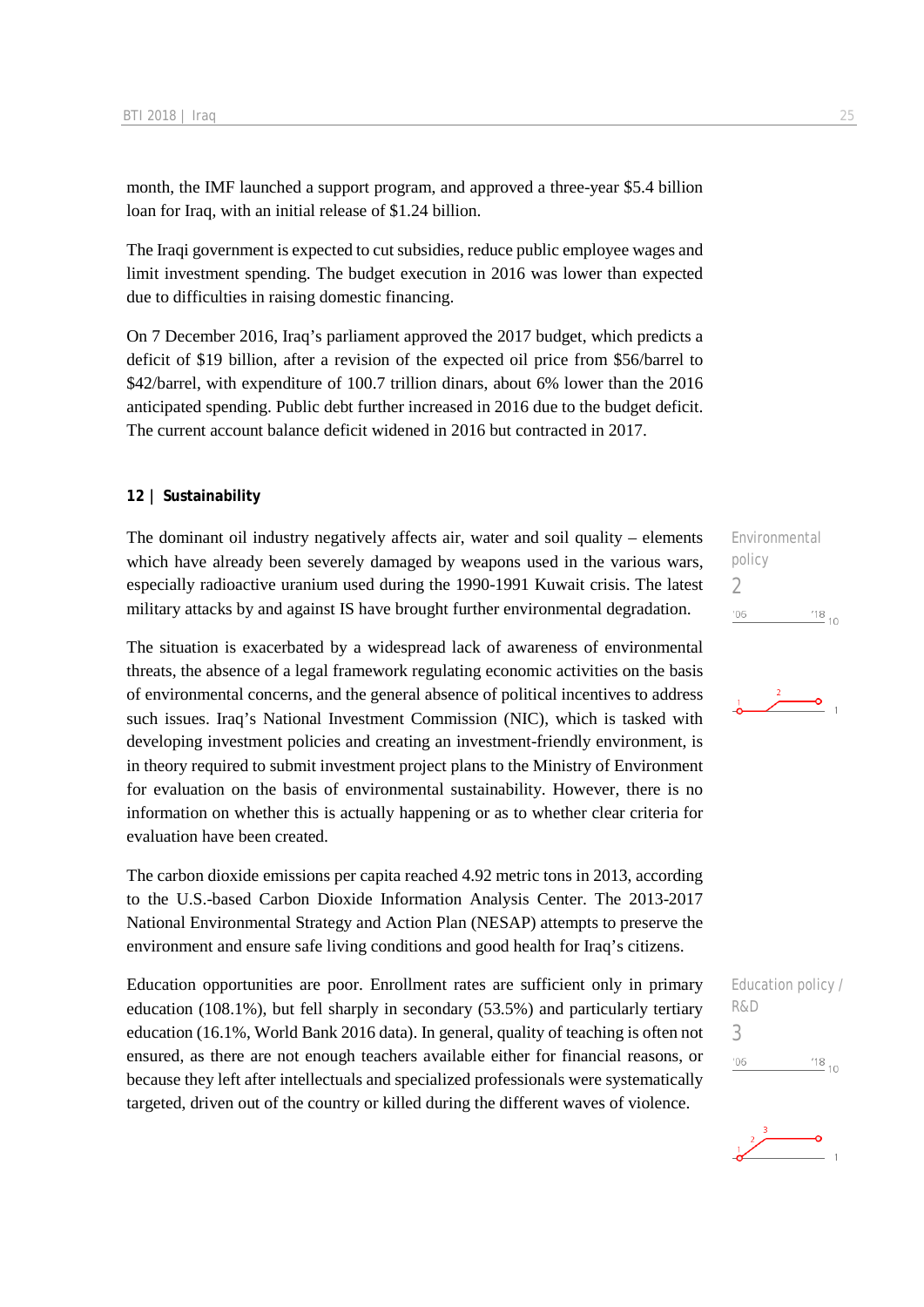Iraq's R&D expenditure is only 0.03% of GDP (as of 2011). The government's education budget is barely enough to bring education institutions and training facilities (universities, hospitals, etc.) up to acceptable modern standards.

Due to austerity measures implemented by al-Abadi's government, Iraqi students awarded government scholarships to pursue their studies abroad face a difficult situation. The Iraqi Ministry of Higher Education decided (in early 2015) to limit scholarships to three years. All new scholarships offered by other funding bodies such as the Higher Committee for Education Development in Iraq (HCEDI) have been indefinitely frozen.

After its seizure of Mosul in June 2014, IS radically imposed its backward vision on the city's universities and higher education institutes, banning the study of law, politics, arts, archaeology, sports and philosophy, and closing the schools for tourism and hotel business. Moreover, IS introduced a new school curriculum for children living in Mosul which promoted the ideology of the Islamic Caliphate and religious fundamentalism. Subjects like art, music, history, and literature were removed and replaced with subjects on Shariah law and jihad training. This in turn discouraged parents from sending their children to school. Protestors against these impositions have been executed. Currently, Save the Children has established learning tents for children, and UNDP's Funding Facility for Immediate Stabilization helps the Iraqi government in stabilizing the regions that have been liberated from IS.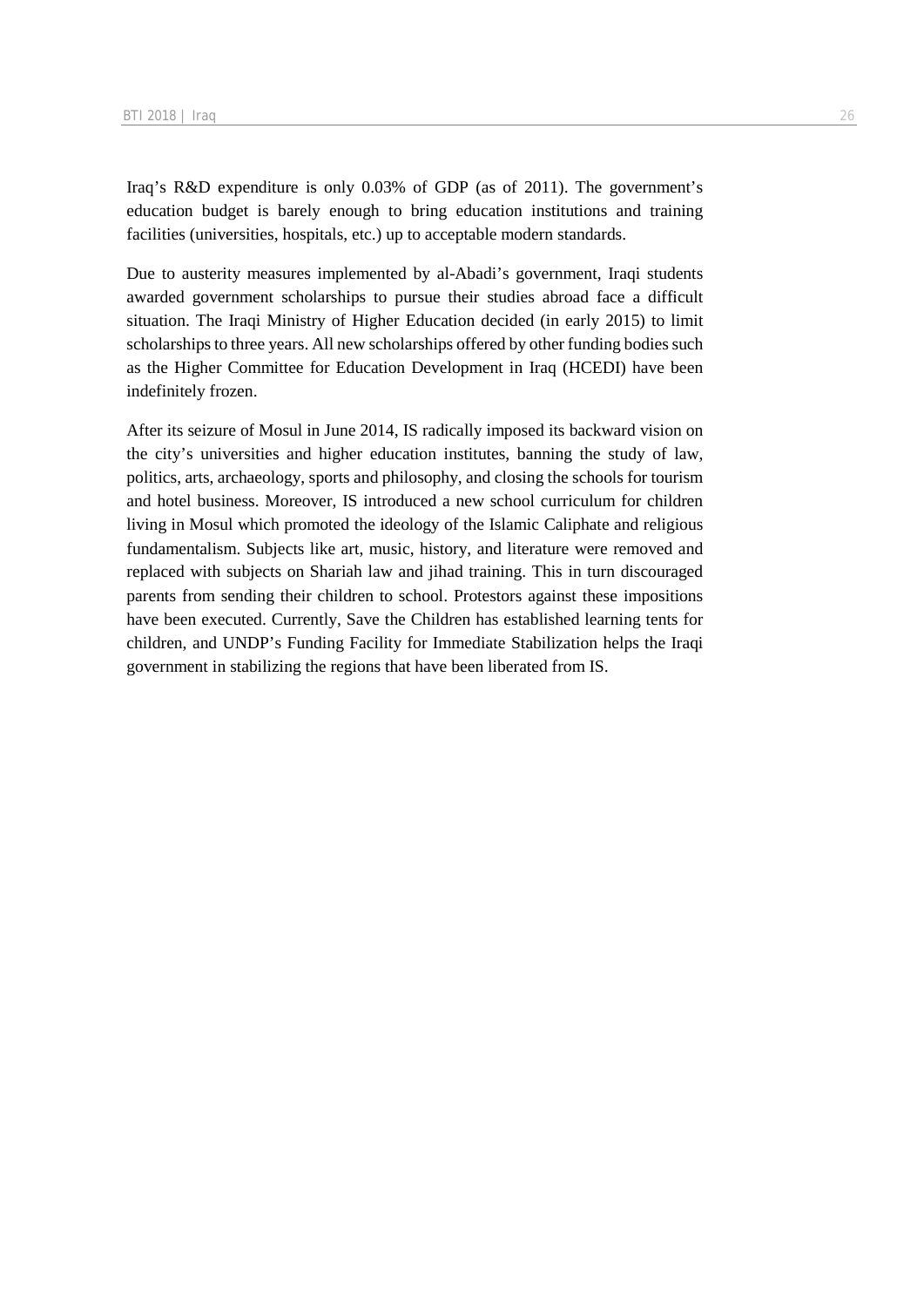## Governance

## I. Level of Difficulty

Iraq's high dependence on oil income saw the country suffer from low global prices for oil, and fuels corruption more broadly as well as "diversification fatigue." Infrastructure and human capacities are still underdeveloped since the 2003 war, and were further destroyed by the IS invasion. Much of the state budget goes into defense spending, while other important areas keep largely underfunded. The blatant violence has heavily impaired social peace and social capital, and a severe brain drain over decades has led to a lack of urgently needed specialists and immense underperformance in sectors such as education, health, agriculture etc. This is also partly due to the sectarian-based promotion scheme, meaning that candidates for new posts are selected less on their professional merits but on specific ethnic or religious affiliation.

Vast parts of the country have suffered environmental degradation, after chemical weaponry was used particularly during the 2003 war, but also due to severe droughts provoked by climate change or continued dam construction along the upper Euphrates and Tigris rivers in Syria and Turkey.

Decades of authoritarianism have hampered Iraqi civil society's engagement, with a slightly better picture in the Kurdish region where civil society organizations (CSOs) were established after achieving autonomy after the 1991 Gulf War. After 2003, CSOs also mushroomed in other parts of the country, albeit with little professionalism and little effectiveness. However, as popular partners for external donors they attracted important funds which then, due to a lack of control structures, fueled corruption. Islamic charities can be seen as an exception; they are often the only source of support for people in serious need. At the same time, cross-sectarian organizations face difficulties when trying to take root, and an influential civil society has not emerged.

Cleavages along both sectarian and regional lines define the often violently fought political contestations. The marginalization of Sunnis by the Shi'ite-dominated government of former Prime Minister al-Maliki contributed to the creation and fullscale insurgency of IS which brought roughly one-third of Iraq's territory under its control. Its unlimited atrocities against civilians left deep marks on society, and

**Structural** constraints 9  $'06$ 





10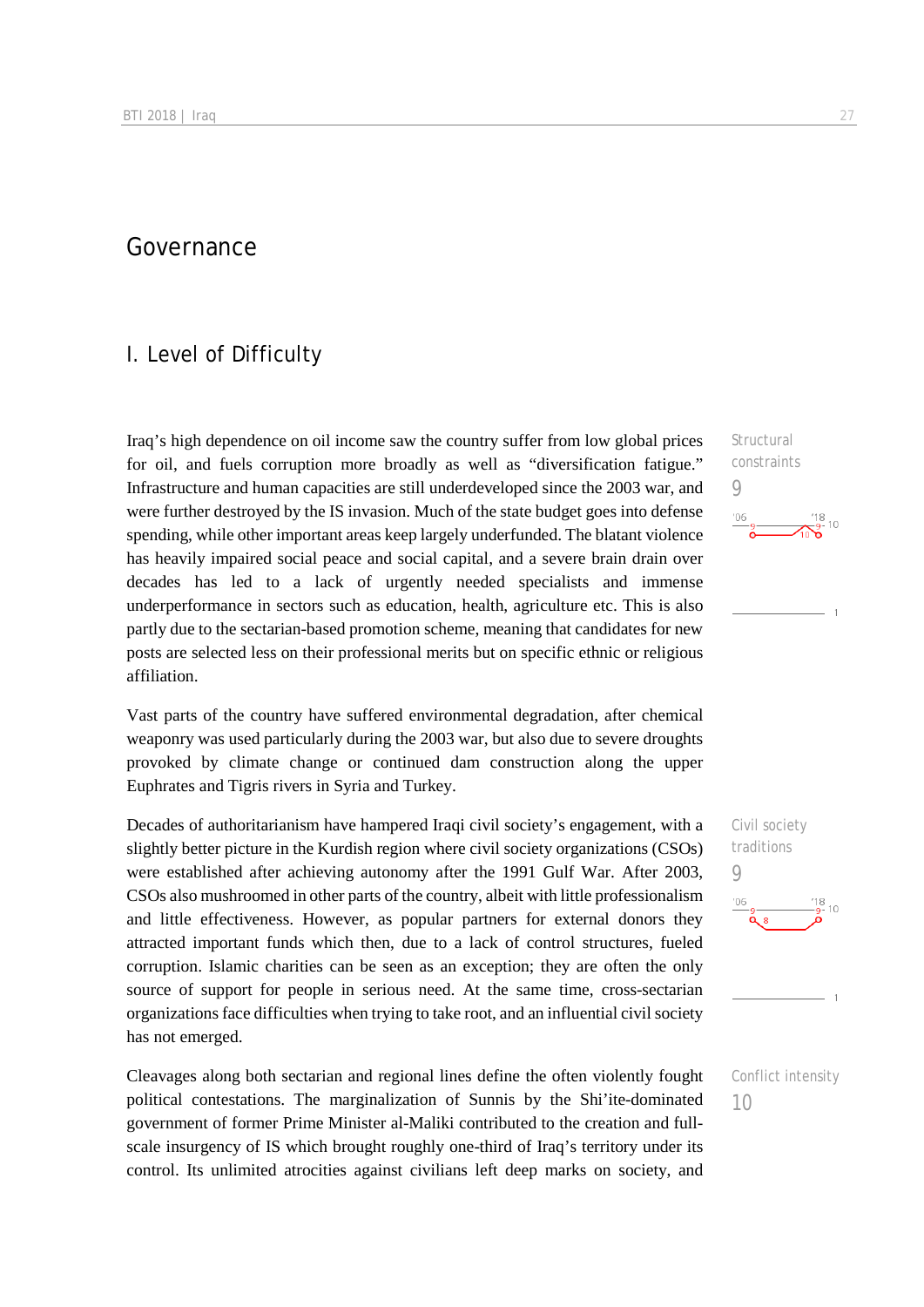religious sites and cultural heritage were destroyed. Still, Shi'ite militias as well as Iraq's official army are accused of war crimes, including kidnapping, executions, arbitrary arrests and torture, especially in the direct aftermath of retaking control of IS-held cities in late 2016 and early 2017.

Prime Minister al-Abadi has attempted to work across sectarian cleavages, but found his ability to do so limited by his own power networks and his dependency on al-Hashd militias. Al-Abadi relies heavily on the Sadrist movement, which draws its influence mainly from its ability to mobilize large groups of Shi'ite protestors. Notably, he eased the unprecedented tensions between Baghdad and Erbil of 2014, when the Peshmerga seized Kirkuk and its nearby oil fields, by concluding an oilsharing agreement in December 2014. This also temporarily eased the Kurds' calls for independence.

### II. Governance Performance

#### **14 | Steering Capability**

The government's first priority became the reconstruction of the national army in order to repulse IS. Prime Minister al-Abadi's ambitious plan saw not only a replacement of various commanders in both the military and police, but also the firing of 50,000 "ghost soldiers" on the army's payroll who never worked as soldiers. While this sounds great on paper, the actual effects were limited, especially since Abadi was increasingly forced to rely on militias to fight IS. Al-Abadi's decision to legalize militias seems to indicate that he has in the short term given up on meaningful security sector reform. Another central question facing the government is who should administer the newly liberated areas and how to guarantee long-term security.

The maintenance of Iraq's territorial integrity is another widely supported priority of al-Abadi's government. Thus, reaching an agreement with the KRG over the distribution of oil revenues was considered necessary in order to quell Kurdish calls for independence. However, calls for Kurdish independence continue. Finally, macroeconomic stability and debt sustainability are among the goals set by al-Abadi's government and IMF. The government aims to bring spending in line with the available resources in 2016-2019. While the immediate priorities are relatively clear, and are broadly agreed upon between political forces and supported by foreign governments and donors, concrete policy measures to reach these priorities are widely contested, in particular along ethnosectarian lines.

#### Question Score

# Prioritization 3 $^{118}$  10  $106$

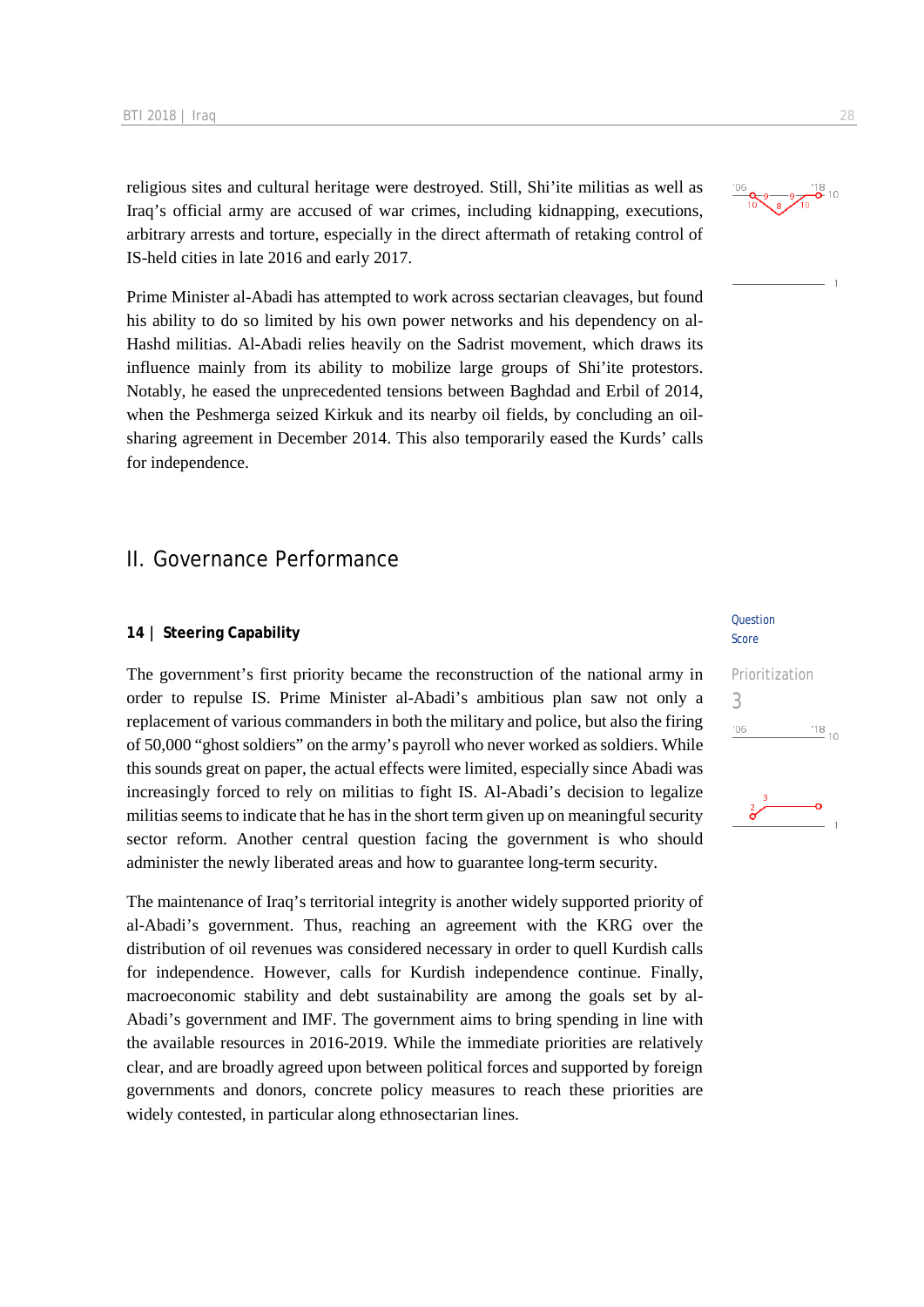The government decided to legalize al-Hashd, which undermines a true restructuring of the security forces. On the other hand, al-Abadi's government has managed to partly beat back IS, which might be considered his highest achievement to date. With a plan for the post-IS period still lacking, and the increasingly independent maneuvering of the KRG, simply keeping Iraq intact would be a victory for the current government. While the KRG appears to have accepted cooperation with the Iraqi government for now, this appears to be dictated by the struggle against the IS and not by a genuine acceptance of Kurdish membership in the Iraqi state. Further complicating the situation are the unstable security situation in neighboring countries, the unpredictable foreign policy of the new American government and the future of Iran-Saudi Arabia relations and their interference in Iraq. Similarly, al-Abadi's own power networks seem to counteract his reform intentions, so he must be careful to balance openness with his intention to bring more Sunnis into core decision-making positions, for instance.

Progress has been made in monetary policy, however. The CBI has pursued a monetary and exchange rate policy that successfully tempers inflation. As a result, inflation has remained in the low single digits since 2010. With regards to debt sustainability, the Kuwaiti government accepted the Iraqi request to further postpone the payment of reparations imposed by the U.N. Security Council over its 1990 invasion until January 2018. The Iraqi government has to finance the 2017 budgetary deficit through treasury bills, new taxes and austerity measures. Challenges ahead include a complete reconstruction of the neglected energy and transport infrastructure to attract private sector enterprises.

Prime Minister Haider al-Abadi apparently has learned his lesson from his predecessor Nouri al-Maliki's and acts particularly less provocatively toward the Sunni minority as well as the Kurds. The agreement with the KRG about the share of oil income can be seen as al-Abadi's first success. His intention to restructure the security forces was an outcome of the army's blatant defeat against IS in 2014, and indeed, the Iraqi military seems to be much better prepared for their tasks now.

Thanks to comparative peace and stability in the Kurdish territories over the last decade, KRG successfully demanded and attracted international expertise, largely through cooperation programs with various donor organizations, also in the field of tertiary education, but most recently in international military cooperation, such as training programs for the Peshmerga by German troops.

Apart from this, few mechanisms for policy learning are in place on a structural level. Different U.N. bodies and agencies are in regular consultation with the government: first and foremost is the U.N. Assistance Mission in Iraq (UNAMI), which provides regular assistance on electoral processes, and the International Organization for Migration (IOM), which has been particularly active in the displacement crisis since 2014. USAID and other international donors offer training and support programs, and the U.S. Provincial Reconstruction Team (PRT) helps in financial management,



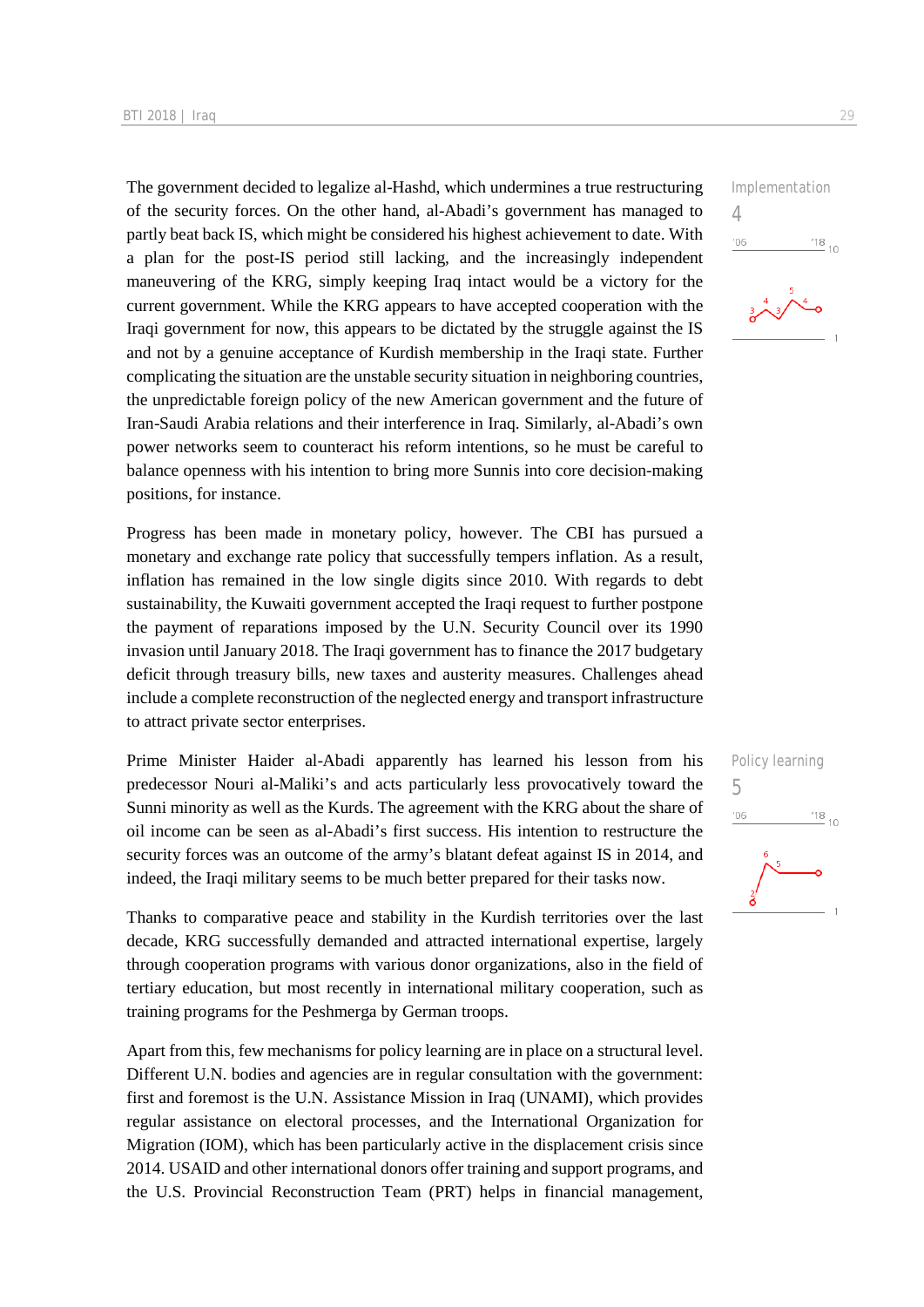budgeting, planning and budget execution. Systematic evaluations and monitoring of learning progress, meanwhile, are rare, making it hard to describe the exact level of policy learning.

#### **15 | Resource Efficiency**

Security concerns, vested interests and corruption hinder better use of resources at many levels. Weak institutionalization, competing competencies of ministries and conflicts between government and parliament hamper the efficient allocation of funds. Furthermore, the fight against IS continues to be a drain on resources, which are therefore not available for other government priorities. The federal budget's spending ballooned from \$59 billion in 2009 to \$119 billion in 2013, but decreased in 2016 due to the current crisis with IS and the decline in global oil prices. Total spending in 2016 was IQD 105.8 trillion (\$90 billion), and total revenue was IQD 81 trillion, with a deficit of IQD 24 trillion. The 2017 total spending is IQD 100.7 trillion with an expected deficit of \$19 billion.

The public sector provides approximately 43% of jobs and around 60% of all fulltime employment. Even if positions were given out on a meritocratic basis, the Iraqi state would find itself challenged due to the substantial brain drain and the fact that international organizations and foreign NGOs tend to pay substantially higher salaries. But more importantly, clientelism and ethnosectarian considerations hamper the development of a meritocratic culture in the state's administration. While some institutions have introduced competitive recruitment procedures, both recruitment and dismissals have been generally politically motivated.

Prime Minister al-Abadi has started a discussion about the 50,000 "ghost soldiers". Their removal from the army's payroll could be a first step in the reduction of public spending, but risks triggering further social tensions. So far, al-Abadi has not been able to actually crack down substantively on this phenomenon. The legalization of al-Hashd creates a further financial burden, as militia members' salaries and equipment are now to be paid out of the state budget.

There are several institutions which audit the Iraqi government like the Commission of Integrity, but unfortunately their role is extremely limited. Most importantly when the Commission investigates cases of misappropriation, it has difficulties passing these on successfully to the judicial system.

The Iraqi coalition government not only experiences typical coalition challenges, like opinion differences and internal disputes but also faces some additional countryrelated obstacles. Effective government coordination was largely absent under former Prime Minister Nouri al-Maliki. A political stalemate was triggered by the unwillingness/failure of political blocs to agree on a coherent power-sharing agreement and by al-Maliki's centralization of power. The targeting of Sunni Efficient use of assets 3  $06'$  $^{'}18$  10

Policy coordination 4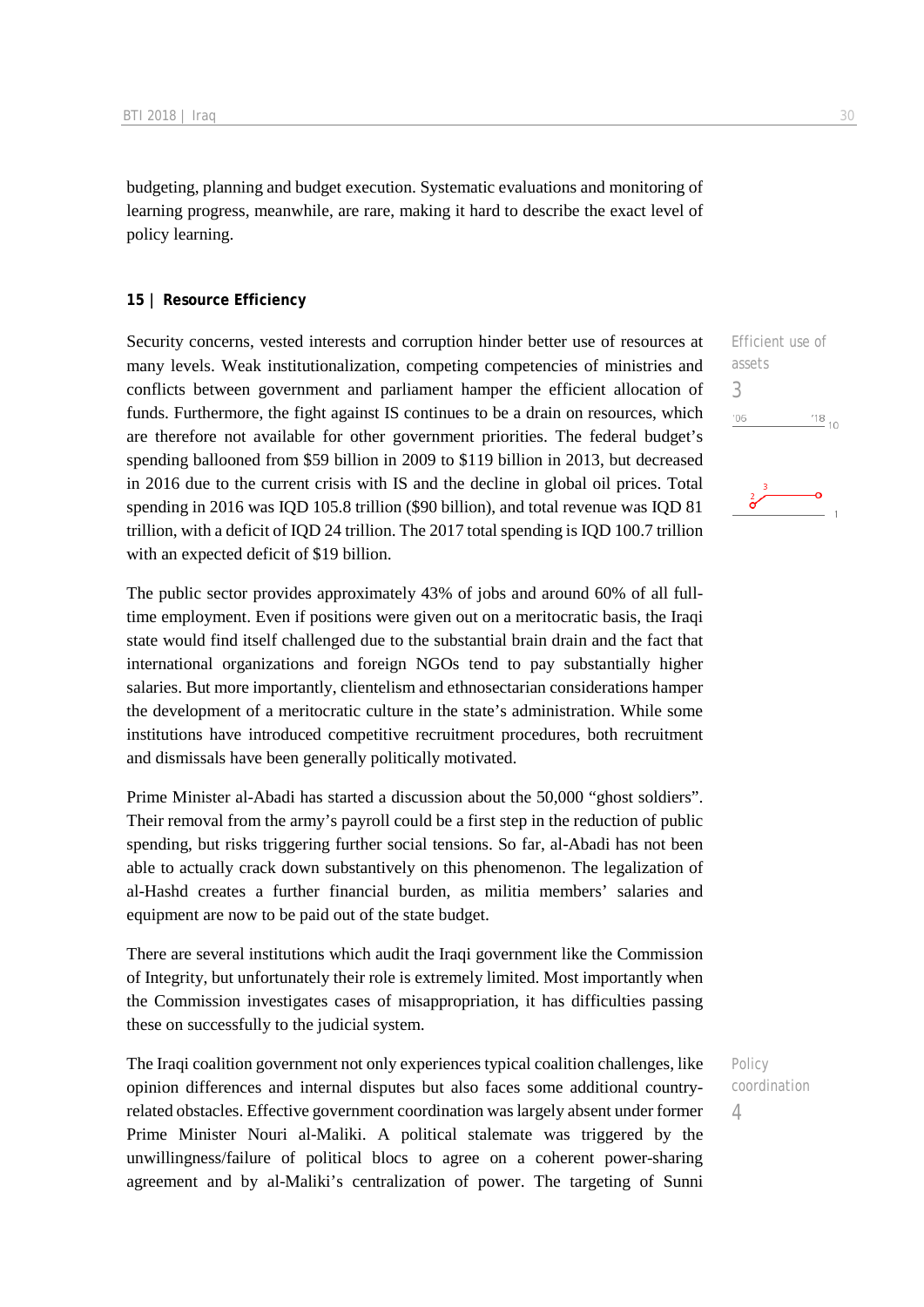politicians and the resignation of a number of Sunni, Sadrist and Kurdish members of cabinet and parliament, aggravated the crisis. Despite the more inclusive and collegial leadership of al-Maliki's successor, Prime Minister al-Abadi, it is still difficult to assess whether there is a substantive tendency toward greater policy coherence and a clearer division of tasks in order to avoid friction between government branches. In an attempt to reform the government, al-Abadi dissolved 11 cabinet positions. However, protests led by al-Sadr against corruption in 2016 forced al-Abadi to change the whole cabinet with the exception of the Interior and Defense Ministers. At the same time, pressure from the State of Law coalition resulted in Prime Minister al-Abadi dismissing his Ministers of Finance and Defense. Cooperation between different ministries and agencies on all levels remains low.

Iraq's legal framework is not sufficient to fight corruption effectively; the country also shows a lack of will to engage, and a lack of human and financial resources. The authority of anti-corruption institutions, such as the Iraqi Commission on Public Integrity (CPI), the Joint Anti-Corruption Council (JACC), the Inspector General's Offices (IGOs) within the ministries, and the Board of Supreme Audit (BSA), remain vague in relation to courts, and their personnel are subject to intimidation and political influence.

The Integrity Commission is an independent political body supervised by the parliament to combat corruption. According to its vague mandate, the commission ensures that elected representatives disclose their financial records to guarantee transparency. The main goal of this strategy is to re-establish trust between Iraqis and their government. The commission comprises several units including the Education and Public Relations office. Its main goal is to spread awareness and encourage citizens to participate in the fight against corruption. However, the lack of good relations between the Commission and law enforcement agencies impedes the implementation of follow-up efforts.

Oil smuggling has become a prime concern. Due to the inability of the executive to contain it, oil is the top commodity on the black market, and the high profits generated by oil smuggling have dragged the oil ministry's staff and prominent political and religious figures into a cycle of corruption linked with mafia networks and criminal gangs. Recently, the situation has become even worse with the rise of IS, which depends on oil smuggling to fund its activities.

Prime Minister al-Abadi launched a campaign to root out corruption in the security sector, starting with the dismissal of some army and police commanders as well as "ghost soldiers" and police officers. These efforts are considered by al-Abadi's critics to be necessary but insufficient. So far, al-Abadi has not made substantive progress in regards to this phenomenon. Moreover, in 2016, the Iraqi government executed a memorandum of understanding with UNDP. The memorandum stated that UNDP



 $'06$ 



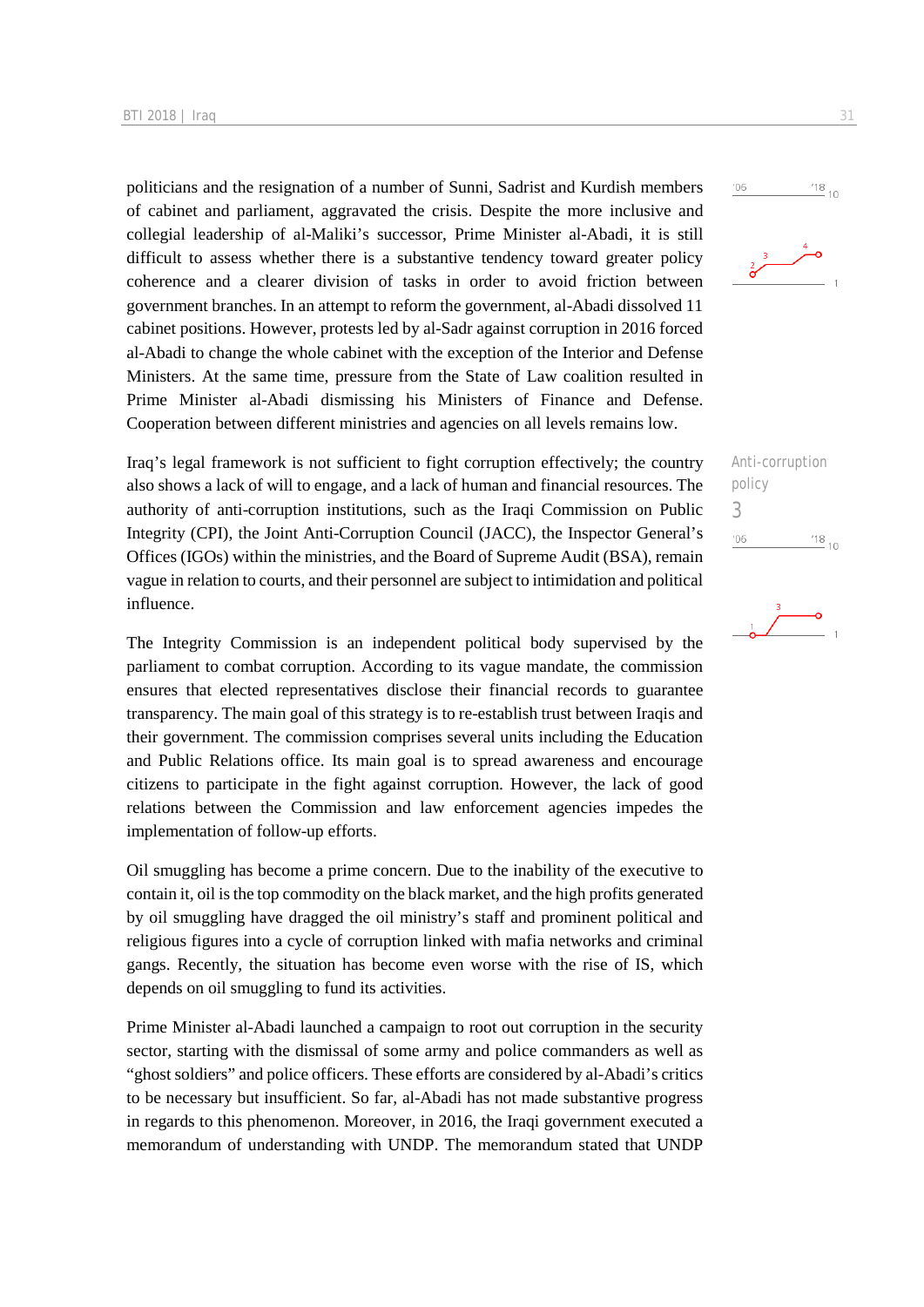will help the Iraqi government investigate corruption cases and provide assistance to the bodies involved in investigating corruption.

As an attempt to strengthen the capacity of its anti-corruption institutions, the KRG introduced a set of laws that increase the anti-corruption agency's control and supervision of investigations.

#### **16 | Consensus-Building**

While political actors across the board (with the notable exception of the IS quasigovernment) would agree on market-based democracy as the most suitable policy model for Iraq, differences exist regarding fundamental aspects such as equal citizenship, civil liberties, secularism and the use of violence as a political means. As the constitution has been formulated in rather vague terms, all details about Iraq's exact polity are still not settled. One litmus test for the seriousness of support for democracy will be whether the 2017 local elections will be held or not.

All central actors follow the idea of capitalist market economy, though not always from a laudable motivation. Maintaining weak institutions of accountability allows corruption to thrive, and wealthy businessmen and influential policymakers alike are involved in crony capitalism. Official auditing is circumvented through informal power networks, and except minor actors such as the communist party or the trade union, no vocal criticism is voiced.

The arrival of IS has massively lowered the already narrow options for reformers to exclude anti-democratic actors. IS announced the establishment of an Islamic caliphate in territories under its control in June 2014, and temporarily controlled onethird of Iraq's territory. IS has been pushed back by an American-led alliance since 2015. The alliance succeeded in retaking major cities including Tikrit, Ramadi and Fallujah. The battle for Mosul is ongoing.

Other militias can also obstruct democratic processes. The Popular Mobilization Forces (al-Hashd al-Sha'bi), a group of 40 mostly Shi'ite militias, including the powerful anti-democratic paramilitary Asa'ib Ahl al-Haq, may turn into powerful veto actors. Recently al-Abadi legalized al-Hashd as an official state force in an attempt to control it, however, this has been difficult considering the human rights violations committed by the group.

Muqtada al-Sadr, head of the powerful Sadrist Movement, originally announced his retirement from politics in February 2014 but then continued his work when IS started its invasion. In February 2016, he openly threatened to violently attack Baghdad's diplomatic quarter, the Green Zone, if al-Abadi refused to change certain members of his cabinet.



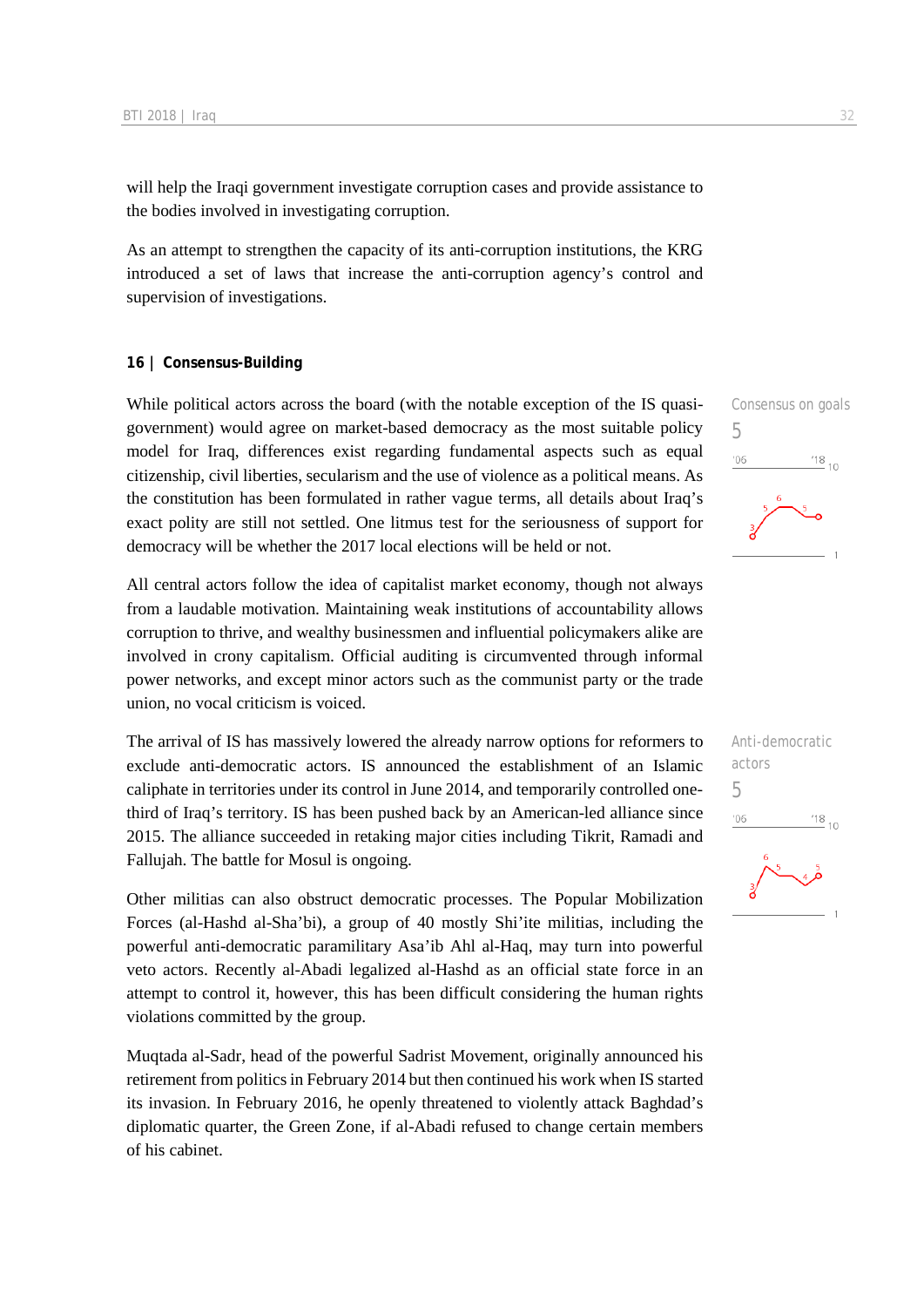After this did not happen – due to too much opposition by al-Abadi's own comrades – hundreds of Sadrists stormed the Green Zone in April 2016, including the parliament.

Al-Abadi is trying to mitigate the deep sectarian rifts within Iraqi society, but so far with only limited success. Grievance and the fear of mutual revenge are deeply rooted, and actual cases of violence against Sunni residents in areas freed from IS control contribute to these dynamics. In 2016, al-Abadi appointed around 40,000 Sunnis to al-Hashd in an attempt to change the sectarian image of the group.

An important step was the agreement reached with the Kurds in December 2016 over the distribution of oil revenues, which is considered a first step toward bridging gaps. However, further improvements in terms of increasing cross-sectarian participation and a depoliticization of the state's institutions are necessary. In particular, it remains unclear who should administer and provide security in Sunni-majority areas recently freed from IS control.

Involvement of civil society organizations (CSOs) in politics remains exceptional and erratic, due to a lack of will among authorities to open their nontransparent decisionmaking processes up to the general public. If at all, CSOs serve as service providers, for example on issues of elections, corruption monitoring or training. They are heard in outstanding cases, such as the vocal opposition against the draft of the Ja'afari Personal Status Law approved by the council of ministers in February 2014. The Iraqi Civil Society Solidarity Initiative (ICSSI), established in 2003 in opposition to the U.S.-led war, runs various activities with different foci, such as conflict resolution, gender equality and environmental protection.

While the Martyrs Foundation and the Political Prisoners Foundation provide reparations to victims of the Ba'th regime until 2003, in particular through convictions by the Iraqi Higher Tribunal, general impunity for political violence after 2003 prevents thorough coping with the past. Prime Minister al-Abadi initiated a national reconciliation project aimed at reconciling Iraq's Sunnis with the federal government accused, under former Prime Minister al-Maliki, of pursuing sectarian agendas and marginalizing many. While Shi'ite politicians expressed concern about the National Guard project, Sunnis were enthusiastic about it as they normally distrust state institutions such as the army and national police, which had previously carried out indiscriminate arrests against Sunnis. However, they seem largely disappointed by the de-Ba'thification measures, which are considered insufficient.

The traumatic crimes committed by IS against minorities (particularly Yezidis) and which, according to the U.N. Human Rights Committee "amounted to genocide", and the violence of the al-Hashd al-Sha'bi militias pose a specific challenge for Iraq's future societal peace.

Cleavage / conflict management 5  $\frac{18}{10}$  10  $106$ 







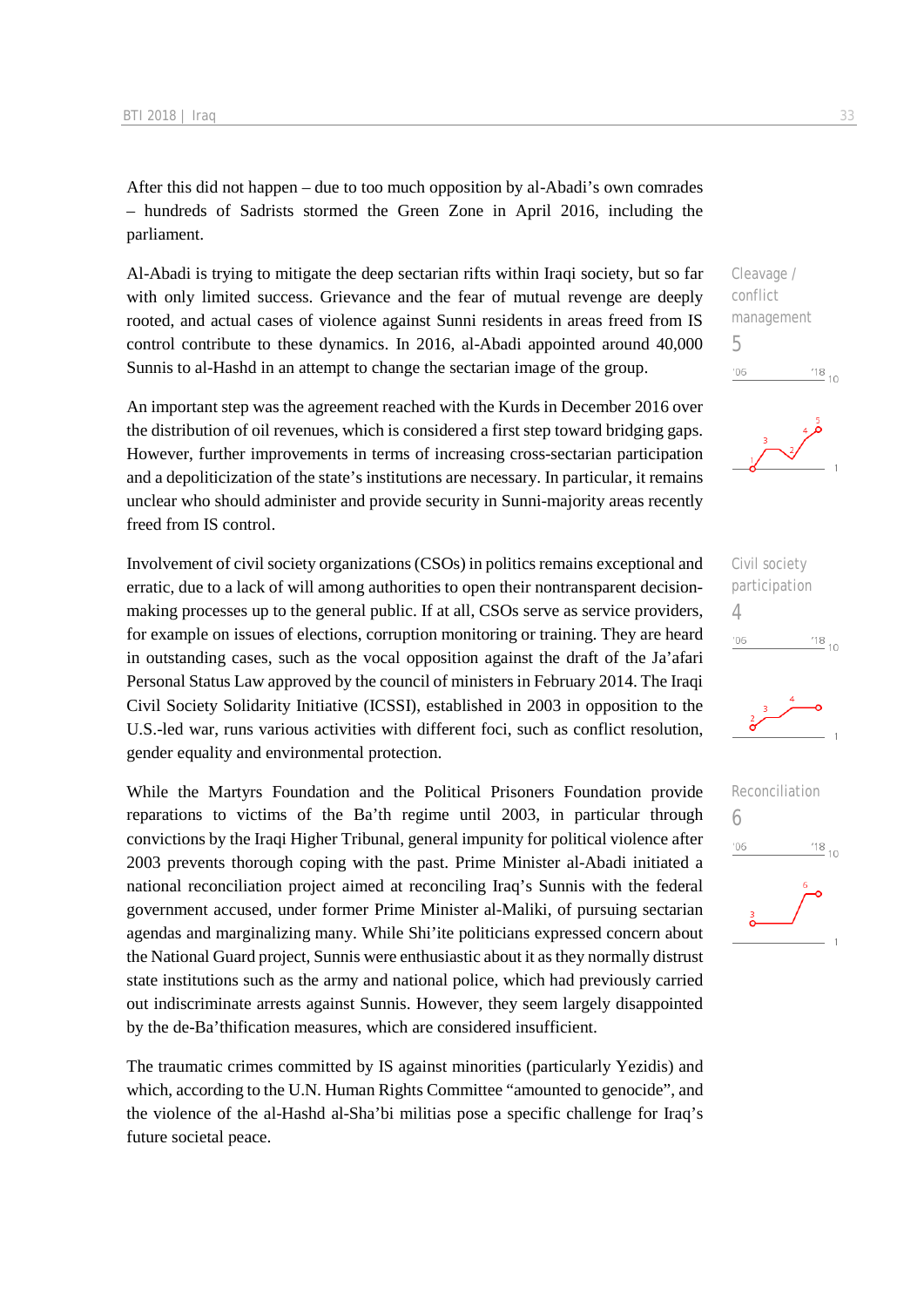#### **17 | International Cooperation**

The U.S. and Iran remain the most important international partners for Iraq. Both can be seen as a double-edged sword. While they both try to stabilize the current Shi'itedominated government, not least in its fight against IS, their massive support also increases corruption and crony capitalism. Billions of dollars meant to help reconstruct the country have disappeared in dubious channels.

The Iraq-NATO cooperation program, signed on 24 September 2012, launched a first training period for Iraq's security forces from April 2016 in Jordan. Since January 2017, trainings are also offered in Iraq. This seems highly necessary given the increase of terrorism since 2012 and the temporary collapse of the Iraqi army facing IS insurgents. At the same time, the Iraqi government profited from the support of the U.S.-led alliance against IS.

Support was also provided for the hosting of IDPs refugees, for instance through UNDP workshops in 2016. In parallel, workshops were offered to empower civil society organizations in the legislative process.

Critics complain that the Iraqi government still relies to a large extent upon international assistance while neglecting its own responsibilities.

The IS conquest has largely undermined international trust in Iraq's stability, bringing it back to the brink of becoming a failed state. The 2016 Fragile State Index ranked Iraq 11 out of 178, sorting it into the category of high alert status. At the same time, the threat of state collapse clearly highlighted the need to strengthen the government of Prime Minister Haider al-Abadi. His efforts to tackle corruption and reduce sectarian tensions are widely recognized. Yet, many things remain of concern, including human rights violations and attacks on civilians by both the government and various armed groups, as criticized by Human Rights Watch in a 2016 report.

Iraq is a member in various regional organizations, most importantly the League of Arab States, the Organization of the Petroleum Exporting Countries, the Organization of Islamic Cooperation and the Council of Arab Economic Unity. Among its neighbors, Iran remains the staunchest supporter of the Iraqi government. In the fight against IS, Iran sent more than 1,000 military adviser and ground troops and was involved in air strikes. The involvement of General Qassem Suleimani, commander of the Iranian al-Quds force, in inner-Iraqi battles made headlines. Similarly, the U.S. led alliance continued its fight against IS insurgents in close coordination with the federal and Kurdish regional governments. However, this did not prevent major internal disagreement between participating parties in autumn 2016 over how to counter IS and how to recreate administrative structures in the liberated territories once IS has been defeated. Bahrain, Jordan, Qatar, Saudi Arabia and the United Arab

Effective use of support 7  $06'$  $\frac{18}{10}$  10



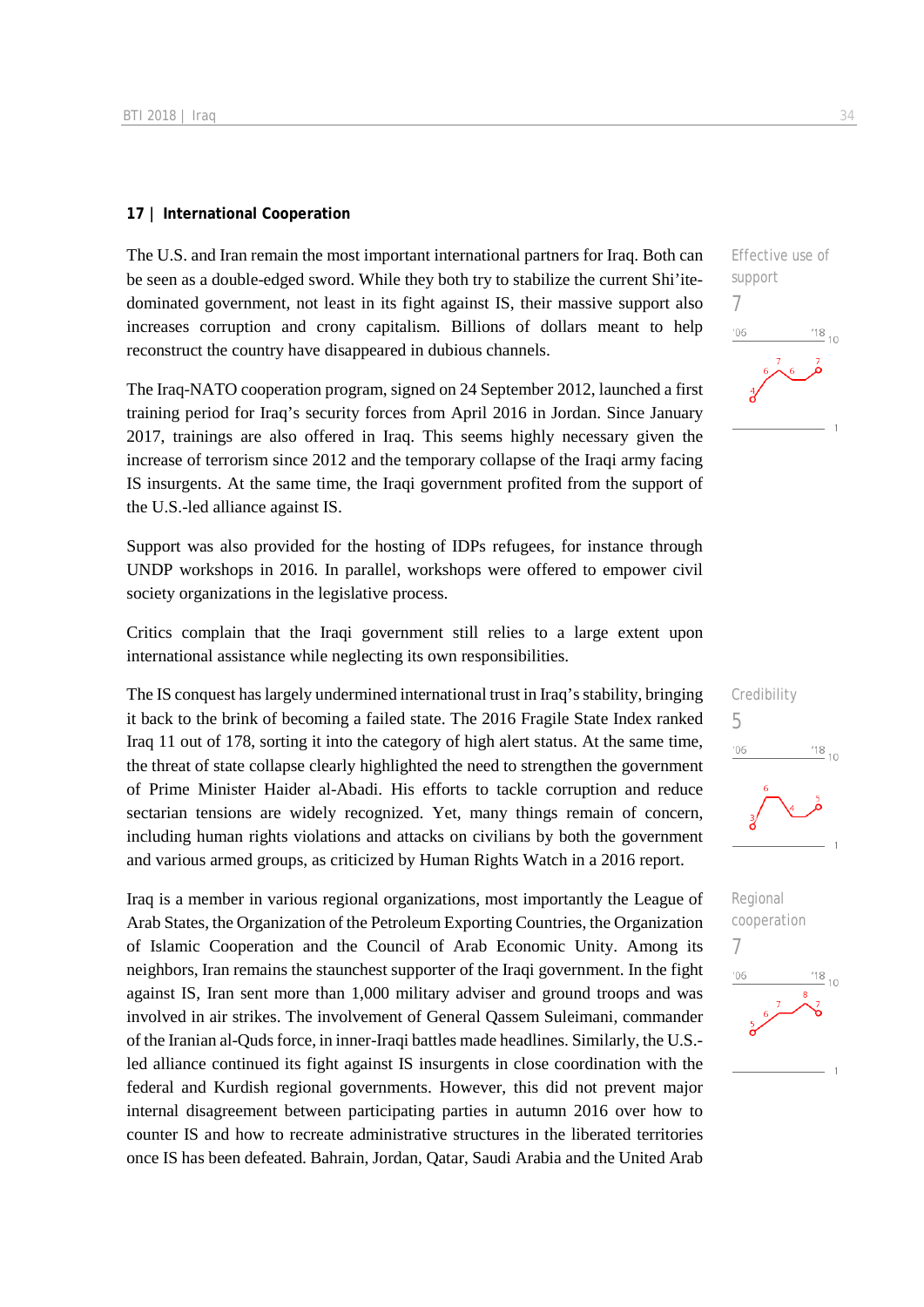Emirates are among Iraq's neighboring countries that participate in the U.S.-led air campaigns.

Turkey has remained strongly involved in Iraq's economic activities, particularly in the Northern Kurdish territories. Relations became strained over Ankara's unclear position toward IS. 500 Turkish troops, dispatched to Bashiqa camp northeast of Mosul, were declared unwanted by Baghdad in October 2016. However, the first state visit of Turkish Prime Minister Binali Yıldırım to Baghdad in early January 2017 resulted from a speedy rapprochement during the previous months.

Kuwait accepted to defer the payment of Iraq's final installment of reparations imposed by the U.N. Security Council over its 1990 invasion until January 2018 in order to relieve Iraq's strained public budget.